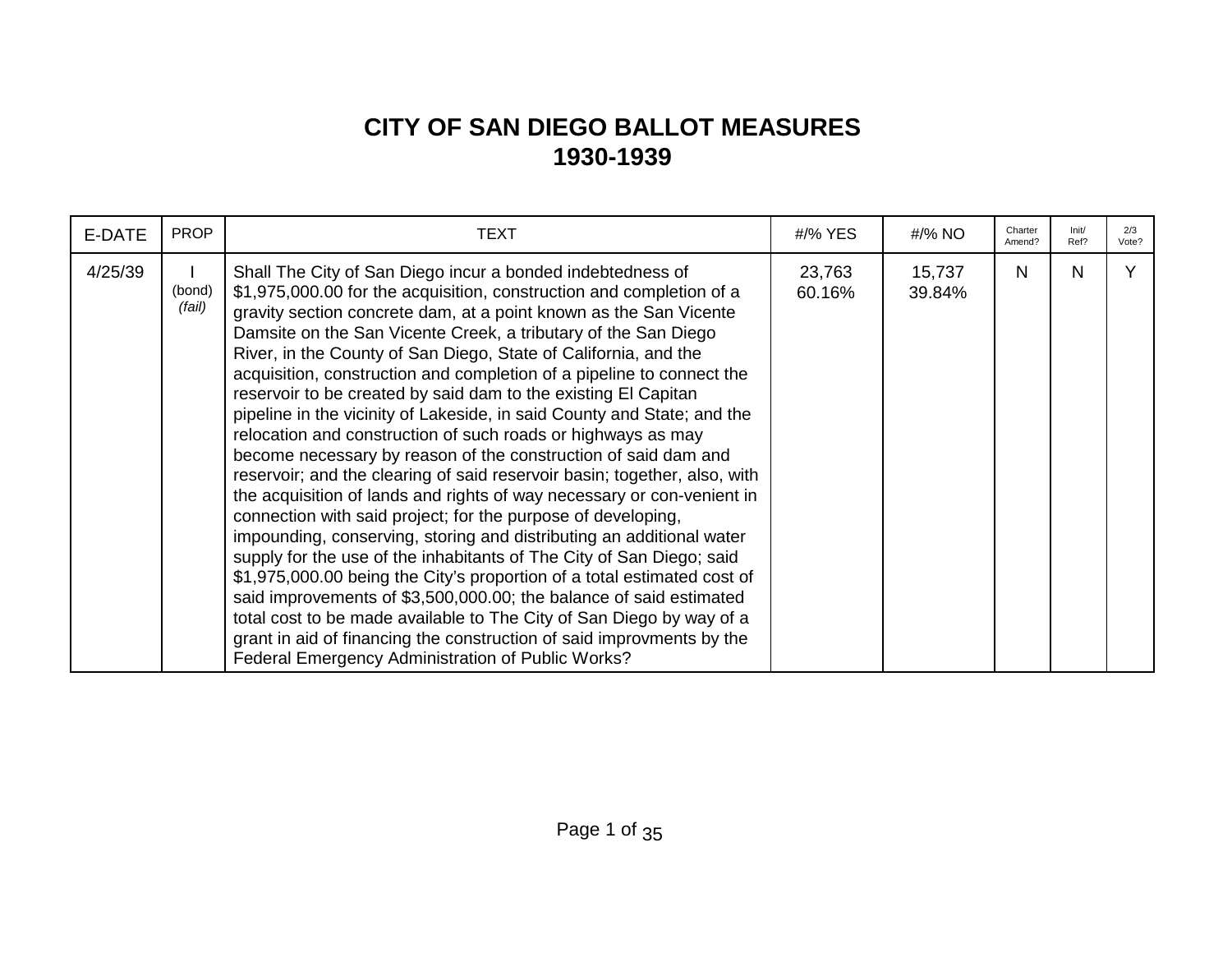| E-DATE  | <b>PROP</b>                      | <b>TEXT</b>                                                                                                                                                                                                                                                                                                                                                                                                                                                                                                                                                                                                                                                                                                                                                                                                                                                                                                                                   | #/% YES          | #/% NO           | Charter<br>Amend? | Init/<br>Ref? | 2/3<br>Vote? |
|---------|----------------------------------|-----------------------------------------------------------------------------------------------------------------------------------------------------------------------------------------------------------------------------------------------------------------------------------------------------------------------------------------------------------------------------------------------------------------------------------------------------------------------------------------------------------------------------------------------------------------------------------------------------------------------------------------------------------------------------------------------------------------------------------------------------------------------------------------------------------------------------------------------------------------------------------------------------------------------------------------------|------------------|------------------|-------------------|---------------|--------------|
| 4/25/39 | $\mathbf{H}$<br>(bond)<br>(fail) | Shall The City of San Diego incur a bonded indebtedness of<br>\$250,000.00 for the acquisition, construction and completion of<br>improvements, extensions and additions to the water distribution<br>system located in The City of San Diego, as follows: The purchase<br>and installation of cast iron water transmission mains in various<br>districts and locations within The City of San Diego, among which<br>are: Upas Street, from Ray Street to Fifth Avenue; Upas Street from<br>Fifth Avenue to Albatross Street; Upas Street, from Albatross Street<br>to Pacific Highway; From the Ford Building, Balboa Park, to Eleventh<br>Avenue and A Street; La Jolla Shores Drive, from Plata Street to the<br>Biological Institute; Rosecrans Street, from Quimby Street to Canyon<br>Road; Eleventh Street Canyon from Upas Street to A Street; Elm<br>Street, from Front Street to Fifth Avenue; and under the 30th Street<br>Bridge? | 23,699<br>61.29% | 14,967<br>38.71% | N                 | N             | Y            |
| 4/25/39 | (pass)                           | Shall The City of San Diego, through its Council, be empowered and<br>authorized to grant and convey to the United States of America all or<br>any portion or portions of the following parcels of tide and submerged<br>lands situated in The City of San Diego:<br>Parcel No. 1: 1.93475 acres between Broadway and E Street and<br>between Harbor Street and Pacific Highway;<br>Parcel No. 2: 2.0656 acres between E Street and F Street and<br>between Harbor Street and Pacific Highway;<br>Parcel No. 3: 4.2625 acres between F Street and Market Street<br>and Harbor Street and Pacific Highway;<br>Parcel No. 4; 2.7686 acres between the U.S. Bulkhead Line and<br>the U.S. Pierhead Line, lying southerly and adjacent to the present<br>Navy Pier;                                                                                                                                                                               | 31,839<br>87.68% | 4,475<br>12.32%  | N                 | N             | N.           |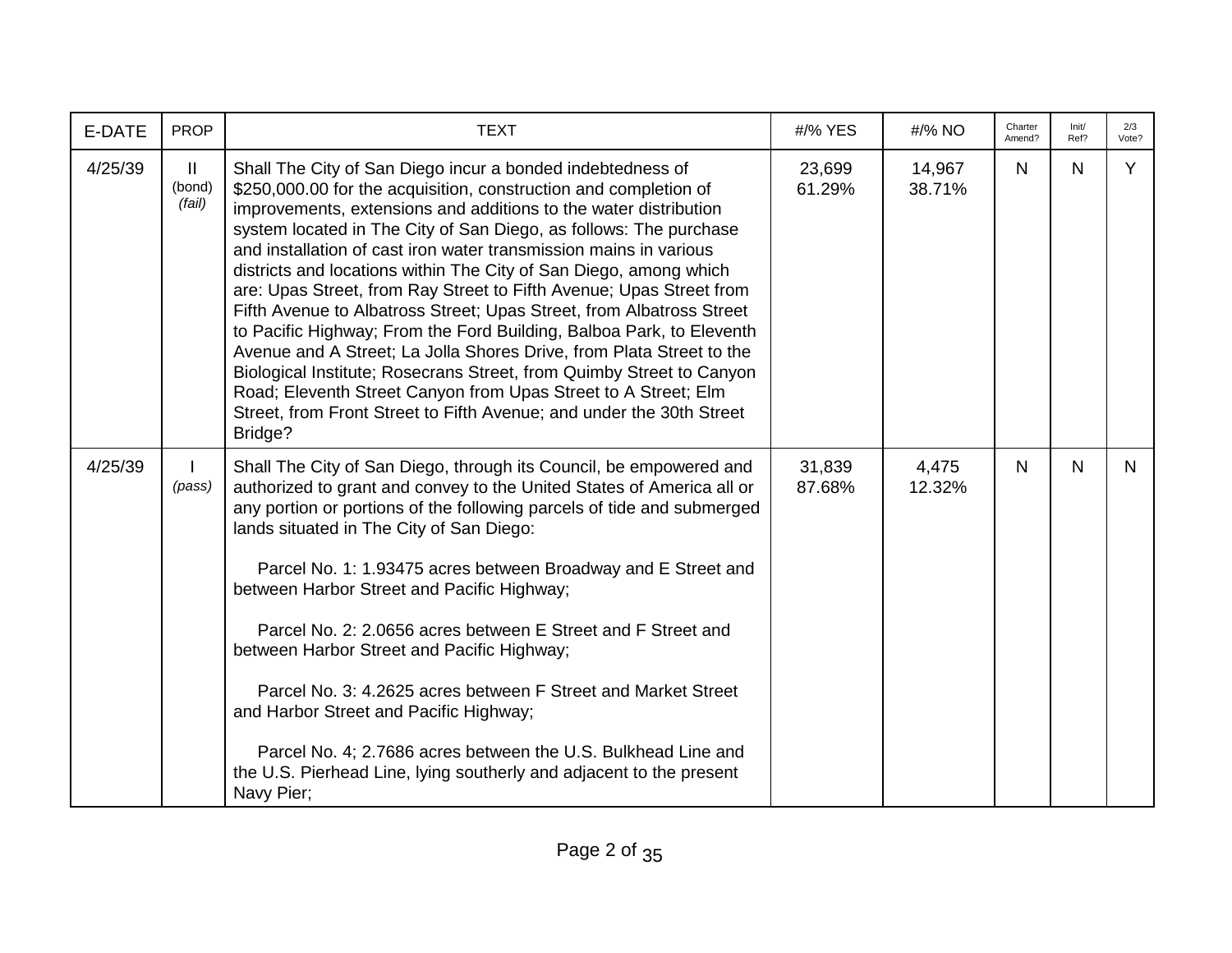| E-DATE | <b>PROP</b> | <b>TEXT</b>                                                                                                                                                                                                                                                                                                                                                                                                                                                                                                                                        | #/% YES | #/% NO | Charter<br>Amend? | Init/<br>Ref? | 2/3<br>Vote? |
|--------|-------------|----------------------------------------------------------------------------------------------------------------------------------------------------------------------------------------------------------------------------------------------------------------------------------------------------------------------------------------------------------------------------------------------------------------------------------------------------------------------------------------------------------------------------------------------------|---------|--------|-------------------|---------------|--------------|
|        |             | Reserving to The City of San Diego perpetual easements for the<br>laying and maintaining of underground public utilities, such as<br>sewers, drains, water mains, gas, electric and power lines across any<br>and all of said parcels wherever necessary or convenient; which said<br>tidelands are to be used by the United States of America for military<br>purposes, and particularly for the purpose of establishing and<br>maintaining thereon piers, landings, buildings and structures to be<br>used by the United States Navy Department? |         |        |                   |               |              |
|        |             | Said conveyance to be conditioned upon and in consideration of<br>the conveyance and reconveyance by the United States of America<br>to The City of San Diego of the following parcels of land and rights of<br>way:                                                                                                                                                                                                                                                                                                                               |         |        |                   |               |              |
|        |             | Parcel A: 61.722 acres, more or less, of Marine Corps Base area<br>adjacent to the Municipal Airport, lying between the southwesterly<br>prolongation of the southeasterly lines of Harasthy Street and<br>Sutherland Street to the combined Pierhead and Bulkhead Line;                                                                                                                                                                                                                                                                           |         |        |                   |               |              |
|        |             | Parcel B: A triangular piece of land on the westerly side of Pacific<br>Highway between E Street and F Street, containing 619 square feet;                                                                                                                                                                                                                                                                                                                                                                                                         |         |        |                   |               |              |
|        |             | Parcel C: A strip of land 10 <sup>1</sup> / <sub>2</sub> feet wide, now a part of the U. S.<br>Naval Training Station, extending along and adjacent to Rosecrans<br>Street, between Lytton Street and Lowell Street, including a curbed<br>corner at the intersection of Lytton Street and Rosecrans Street;                                                                                                                                                                                                                                       |         |        |                   |               |              |
|        |             | Parcel D: That portion of the Marine Corps Base lying to the north<br>of the south side of Water Street extended easterly from Wright<br>Street;                                                                                                                                                                                                                                                                                                                                                                                                   |         |        |                   |               |              |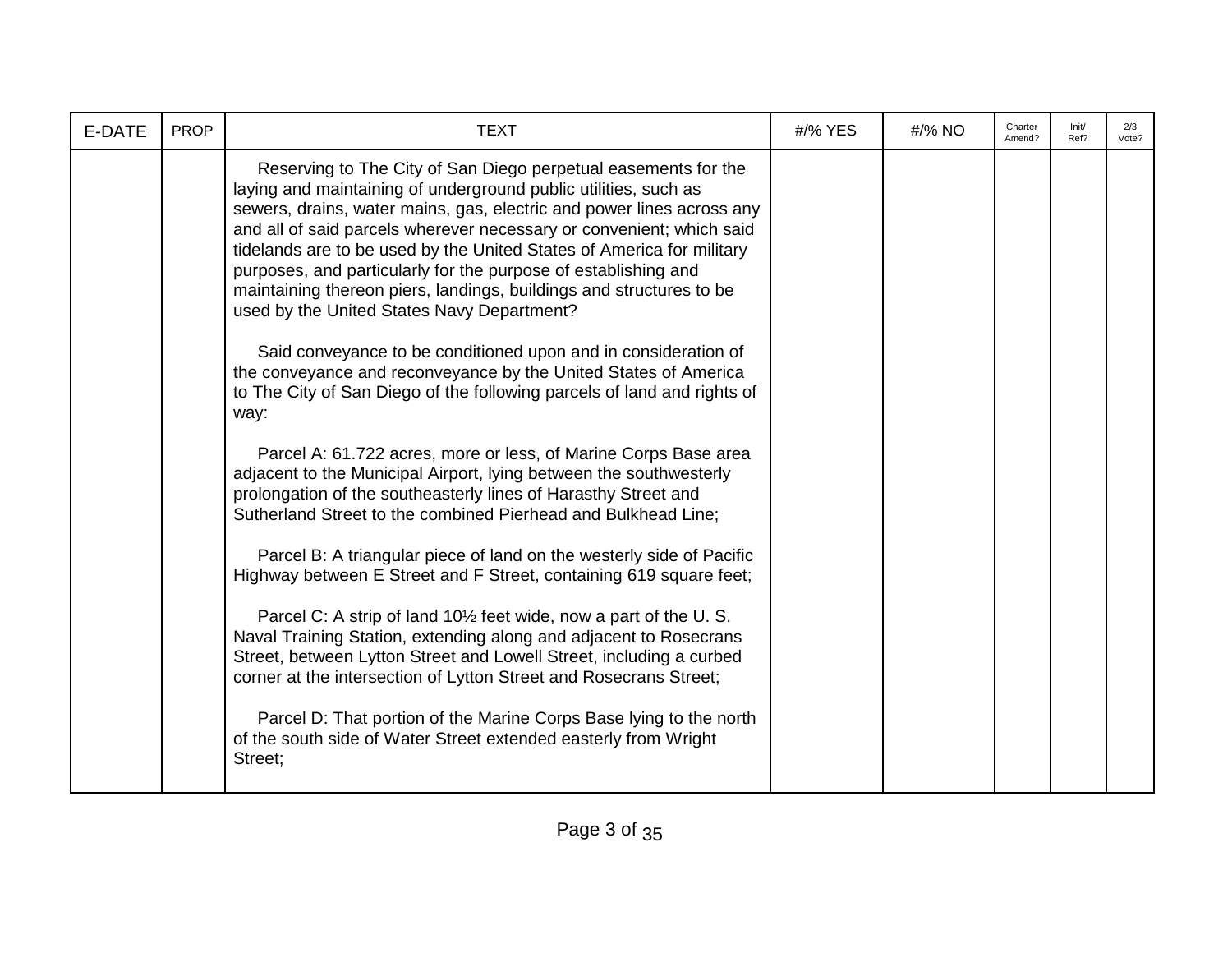| E-DATE | <b>PROP</b> | TEXT                                                                                                                                                                                                                                                                                                                                                                                                                                                                                                                                                                                                                                                                                                                                                                     | #/% YES | #/% NO | Charter<br>Amend? | Init/<br>Ref? | 2/3<br>Vote? |
|--------|-------------|--------------------------------------------------------------------------------------------------------------------------------------------------------------------------------------------------------------------------------------------------------------------------------------------------------------------------------------------------------------------------------------------------------------------------------------------------------------------------------------------------------------------------------------------------------------------------------------------------------------------------------------------------------------------------------------------------------------------------------------------------------------------------|---------|--------|-------------------|---------------|--------------|
|        |             | Parcel E: A triangular piece of land comprising the corner at the<br>intersection of Barnett Avenue and Pacific Highway;<br>Parcel F: A revocable permit for a right of way approximately 200<br>feet wide adjacent to the new combined Pierhead and Bulkhead Line<br>to be established by the War Department through the Marine Corps<br>Base and the U. S. Naval Training Station, with the provision therein<br>that the Navy Department agrees to recommend and support the<br>construction of a bridge across the mouth of the lagoon leading to<br>the Marine Corps Base and U. S. Naval Training Station, and also<br>that portion of the proposed Harbor Drive immediately in front of the<br>Marine Corps Base and said Naval Training Station, if and when any |         |        |                   |               |              |
|        |             | future emergency appropriation funds are available; such of the<br>above described parcels of land which were originally tidelands, if<br>reconveyed, shall be placed under the jurisdiction, supervision,<br>management and control of the Harbor Commission of The City of<br>San Diego.<br>All of said lands being more particularly described in Ordinance<br>No. 1547 (New Series) of the ordinances of said City.                                                                                                                                                                                                                                                                                                                                                  |         |        |                   |               |              |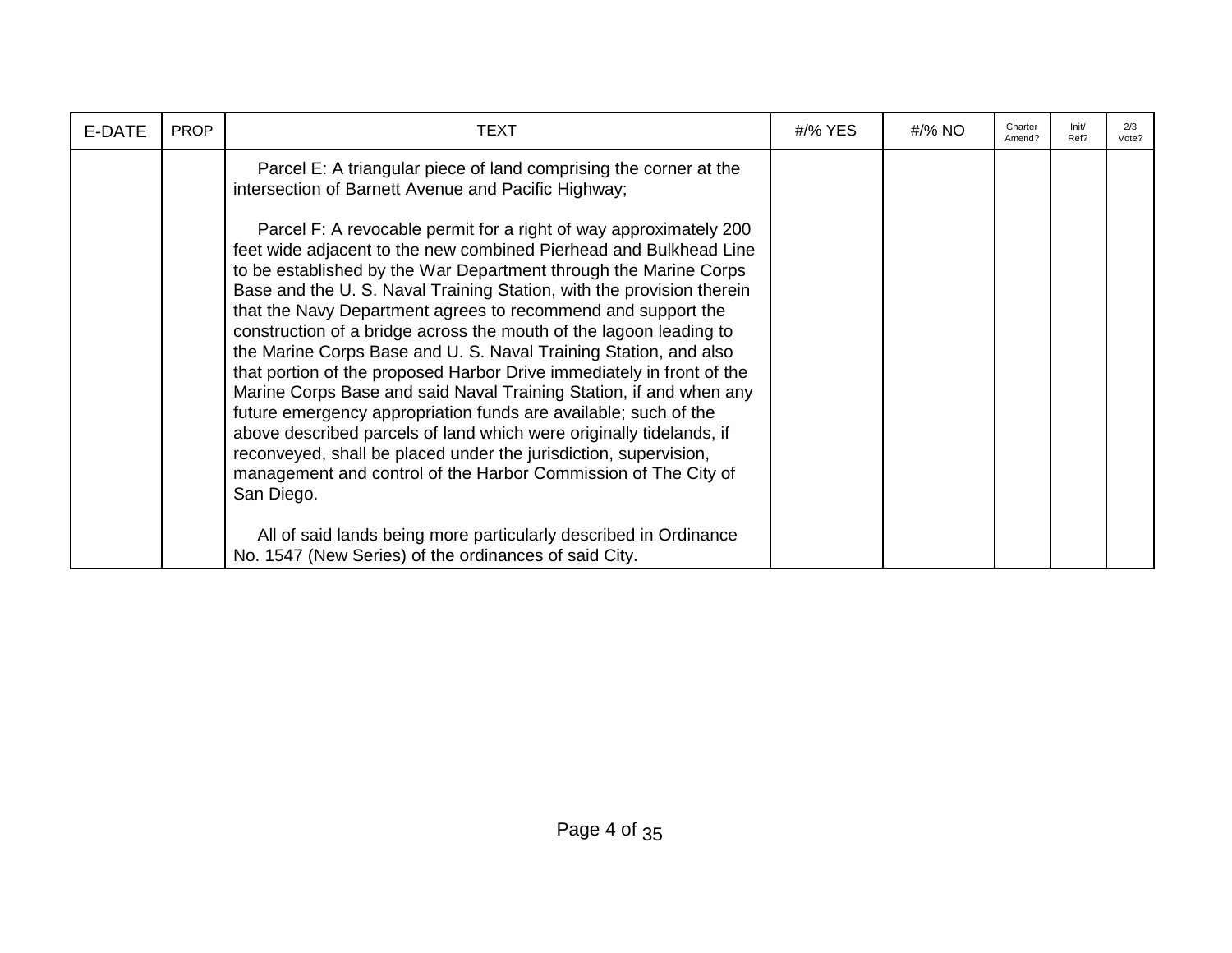| E-DATE  | <b>PROP</b>            | <b>TEXT</b>                                                                                                                                                                                                                                                                                                                                                                                                                                                                                                                                                                                                                                                                                                                                                                                                                                                                                                                                                                                                                                                                                                                                                                                                                                                                                                                                                                                | #/% YES          | #/% NO          | Charter<br>Amend? | Init/<br>Ref? | 2/3<br>Vote? |
|---------|------------------------|--------------------------------------------------------------------------------------------------------------------------------------------------------------------------------------------------------------------------------------------------------------------------------------------------------------------------------------------------------------------------------------------------------------------------------------------------------------------------------------------------------------------------------------------------------------------------------------------------------------------------------------------------------------------------------------------------------------------------------------------------------------------------------------------------------------------------------------------------------------------------------------------------------------------------------------------------------------------------------------------------------------------------------------------------------------------------------------------------------------------------------------------------------------------------------------------------------------------------------------------------------------------------------------------------------------------------------------------------------------------------------------------|------------------|-----------------|-------------------|---------------|--------------|
| 4/5/39  | $\mathbf{I}$<br>(pass) | Shall the contract between the United States of America and The<br>City of San Diego, executed by the Mayor of said City on the 2nd day<br>of October, 1934, a full, true and correct copy of which is on file in<br>the office of the City Clerk of said City, bearing Document No.<br>289436, to which attention is directed for the full terms, specifications<br>and provisions thereof, and which contract in general provides that<br>the United States will construct a canal from a dam in the Colorado<br>River to Imperial Valley, so as to provide a designed capacity of one<br>hundred fifty-five (155) cubic feet of water per second to be used by<br>The City of San Diego, and that payment by said City for such work<br>will be that proportion of the total original construction cost, and<br>operation and maintenance cost that the capacity provided in said<br>canal for said City bears to the total capacity of said canal; said<br>payments to be made in not to exceed thirty-eight (38) annual<br>installments, and which involves the payment of money out of the<br>appropriations of thirty-eight (38) fiscal years, commencing with the<br>calendar year next succeeding the year when notice of completion of<br>all work provided for in said contract is given to the City, be<br>approved, ratified and made effective by the electors of said City? | 25,347<br>70.8%  | 10,455<br>29.2% | N.                | N             | N.           |
| 3/28/39 | (none)<br>(pass)       | Pursuant to the terms and provisions of that certain contract of lease<br>and option to purchase between The City of San Diego and the San<br>Dieguito Water Company, now the San Diego Water Supply<br>Company, being Document No. 177947, on file in the office of the<br>City Clerk of said City, and recorded in Book No. 21, page 369, et<br>seq., of Leases, Records of San Diego County, California shall The<br>City of San Diego incur a bonded indebtedness of \$2,600,000.00 for<br>the purchase and acquisition of the San Dieguito Water System,<br>located in the County of San Diego, State of California, as a means<br>of permanently acquiring and furnishing an additional and necessary<br>suply of water for the use of said City and its inhabitants, and to<br>conserve and lessen the expenditure of the public funds therefor?                                                                                                                                                                                                                                                                                                                                                                                                                                                                                                                                    | 28,681<br>75.53% | 9,292<br>24.47% | N.                | N             | Y            |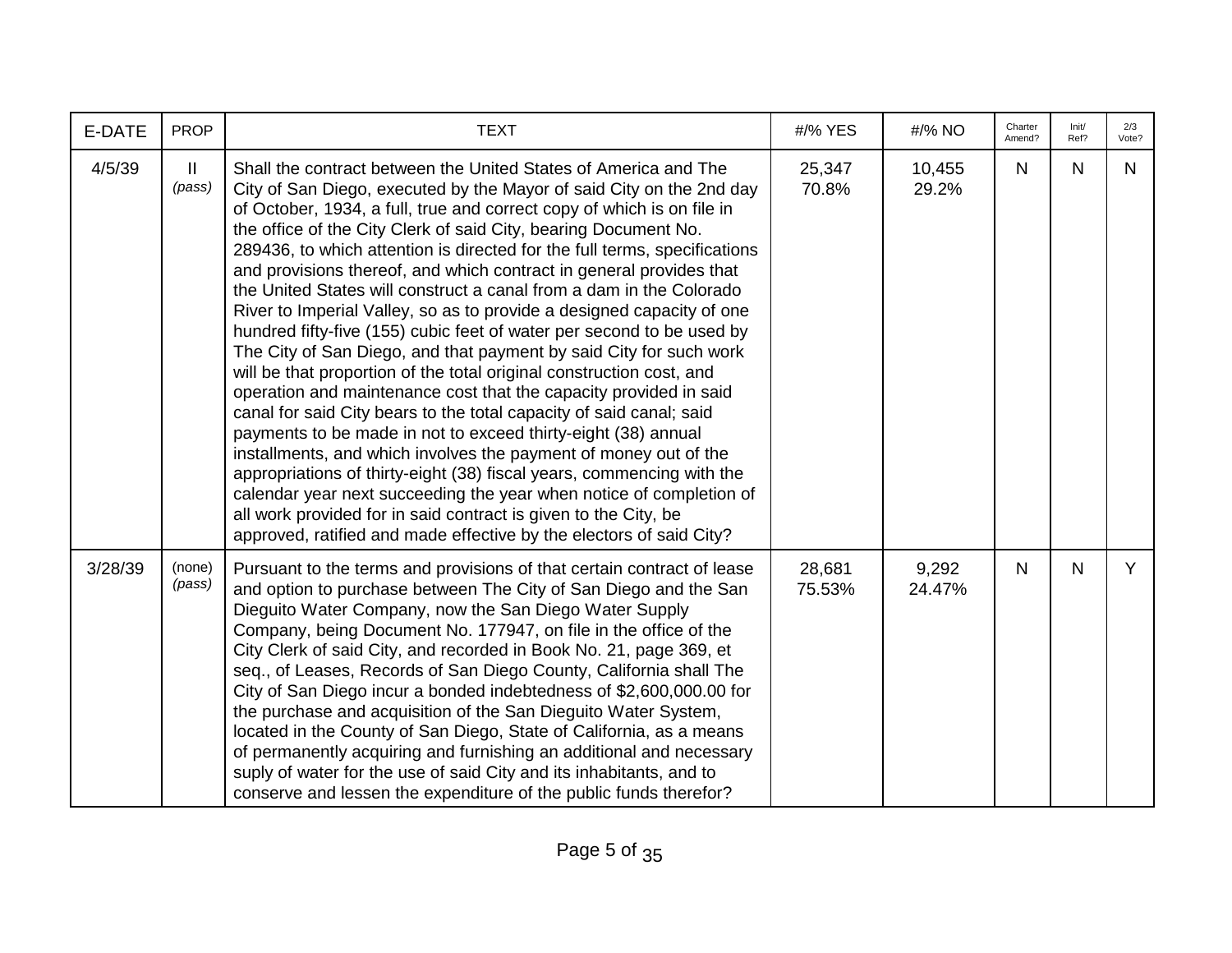| E-DATE  | <b>PROP</b>   | <b>TEXT</b>                                                                                                                                                                                                                                                                                                                                                                                                                                                                                                                                                                                                                                                                         | #/% YES          | #/% NO           | Charter<br>Amend? | Init/<br>Ref? | 2/3<br>Vote? |
|---------|---------------|-------------------------------------------------------------------------------------------------------------------------------------------------------------------------------------------------------------------------------------------------------------------------------------------------------------------------------------------------------------------------------------------------------------------------------------------------------------------------------------------------------------------------------------------------------------------------------------------------------------------------------------------------------------------------------------|------------------|------------------|-------------------|---------------|--------------|
| 3/28/39 | (pass)        | Amend Section 66, Article VI, of the Charter of The City of San<br>Diego. This amendment changes the terms of office of members of<br>the Board of Education of the San Diego Unified School District;<br>provides that three members thereof shall be elected in 1941, who<br>shall classify themselves by lot that the terms of two will expire at the<br>end of four years and the term of the third will expire at the end of six<br>years, and that commencing in 1943, and thereafter, all members<br>shall be elected for six-year terms; and provides that the present<br>members shall serve out their unexpired terms.                                                    | 17,840<br>54.47% | 15,093<br>45.53% | Y                 | N             | N.           |
| 3/28/39 | Ш.<br>(pass)  | Amend Section 110, Article VII of the Charter of The City of San<br>Diego. This amendment prescribes the time for bringing suits<br>against The City of San Diego, or any officer or commission thereof,<br>on any claim for money or damages, and is submitted for the<br>purpose of correcting an error in the wording of said section.                                                                                                                                                                                                                                                                                                                                           | 22,637<br>72.29% | 8,250<br>26.71%  | Y                 | N             | N.           |
| 3/28/39 | III<br>(pass) | Shall the use as a public park of a portion of the lands owned by The<br>City of San Diego, known as Balboa Park, be discontinued, and upon<br>the discontinuance of the use of said real property as a public park<br>shall the same be conveyed to the United States Government for<br>another public purpose, to-wit: For use by the United States<br>Government in connection with and as a part of the Naval Hospital<br>now being operated and maintained by said United States<br>Government; said lands to be abandoned and discontinued in use as<br>a public park being more particularly described in Ordinance No.<br>1519 (New Series) of the ordinances of said City? | 27,393<br>73.29% | 8,111<br>26.71%  | N                 | N             | N.           |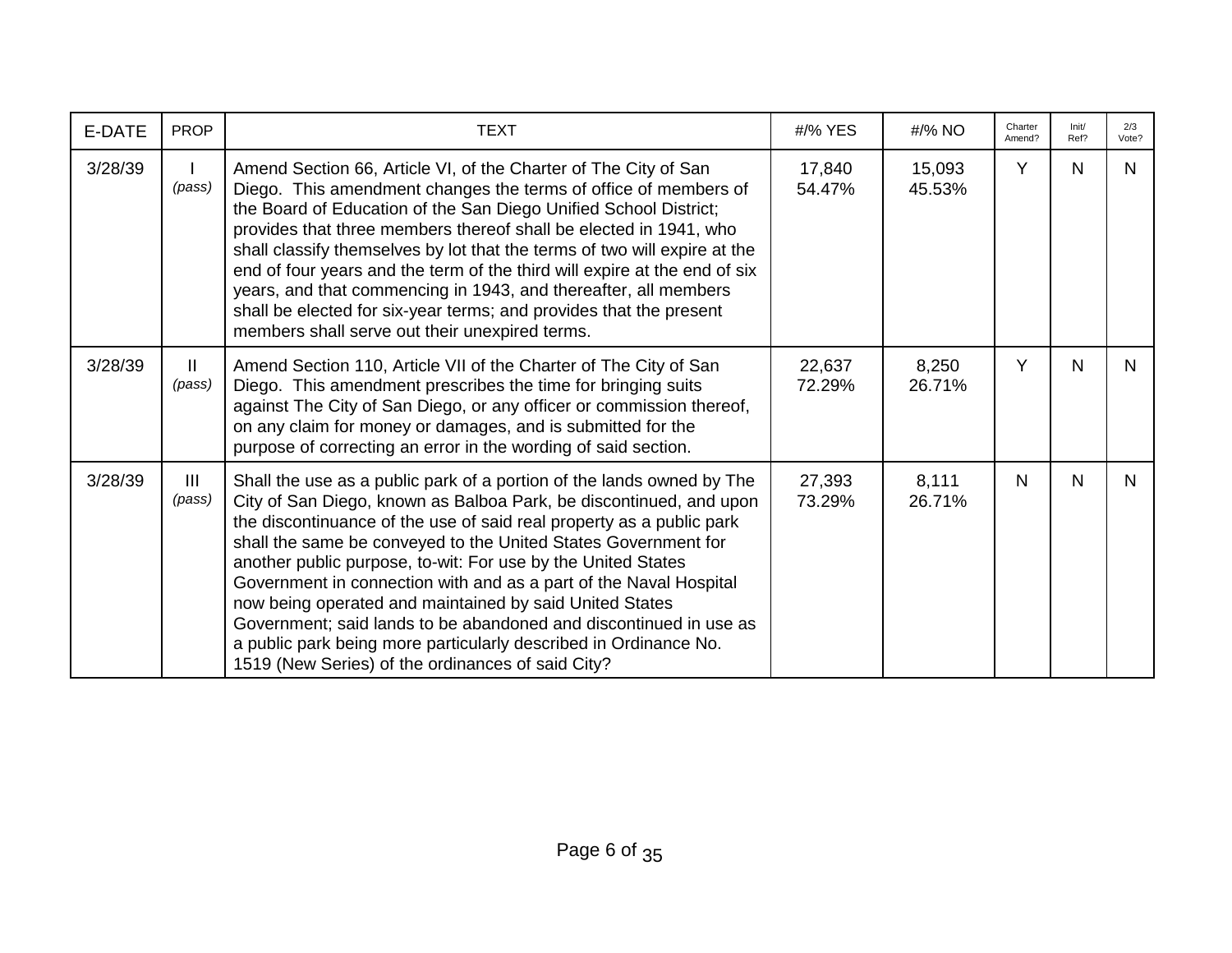| E-DATE  | <b>PROP</b>  | TEXT                                                                                                                                                                                                                                                                                                                                                                                                                                                                                                                                                                                                                                                                                                                         | #/% YES          | #/% NO          | Charter<br>Amend? | Init/<br>Ref? | 2/3<br>Vote? |
|---------|--------------|------------------------------------------------------------------------------------------------------------------------------------------------------------------------------------------------------------------------------------------------------------------------------------------------------------------------------------------------------------------------------------------------------------------------------------------------------------------------------------------------------------------------------------------------------------------------------------------------------------------------------------------------------------------------------------------------------------------------------|------------------|-----------------|-------------------|---------------|--------------|
| 3/28/39 | IV<br>(pass) | Shall the use as a public park of portions of the lands owned by The<br>City of San Diego, known as Torrey Pines Park, be discontinued, and<br>upon the discontinuance of the use of said real property as a public<br>park, shall the same be permitted to be used for other public<br>purposes, to-wit: Parcels No. 1 and No. 2 to be used by the United<br>States of America for agricultural and horticultural experimental<br>purposes, and for public road purposes; Parcels No. 3 and No. 4 to<br>be used for public road purposes; said lands to be abandoned and<br>discontinued in use as a public park being more particularly<br>described in Ordinance No. 1519 (New Series) of the ordinances of<br>said City? | 26,919<br>77.28% | 7,912<br>22.72% | N                 | N             | N            |
| 3/28/39 | V<br>(pass)  | Shall The City of San Diego, through its Council, be empowered and<br>authorized to grant and convey to the United States of America a<br>strip of municipal tidelands 430.48 feet in width, and containing 14.51<br>acres, lying northerly of and adjacent to the northerly line of the U.S.<br>Destroyer Base, for military uses of the United States, and for no<br>other purpose or purposes, and particularly to be used by the United<br>States Navy Department in connection with and as part of the Naval<br>Destroyer Base in The City of San Diego; said tidelands being more<br>particularly described in Ordinance No. 1520 (New Series) of the<br>ordinances of said City?                                      | 21,927<br>86.5%  | 3,422<br>13.5%  | N.                | N             | N.           |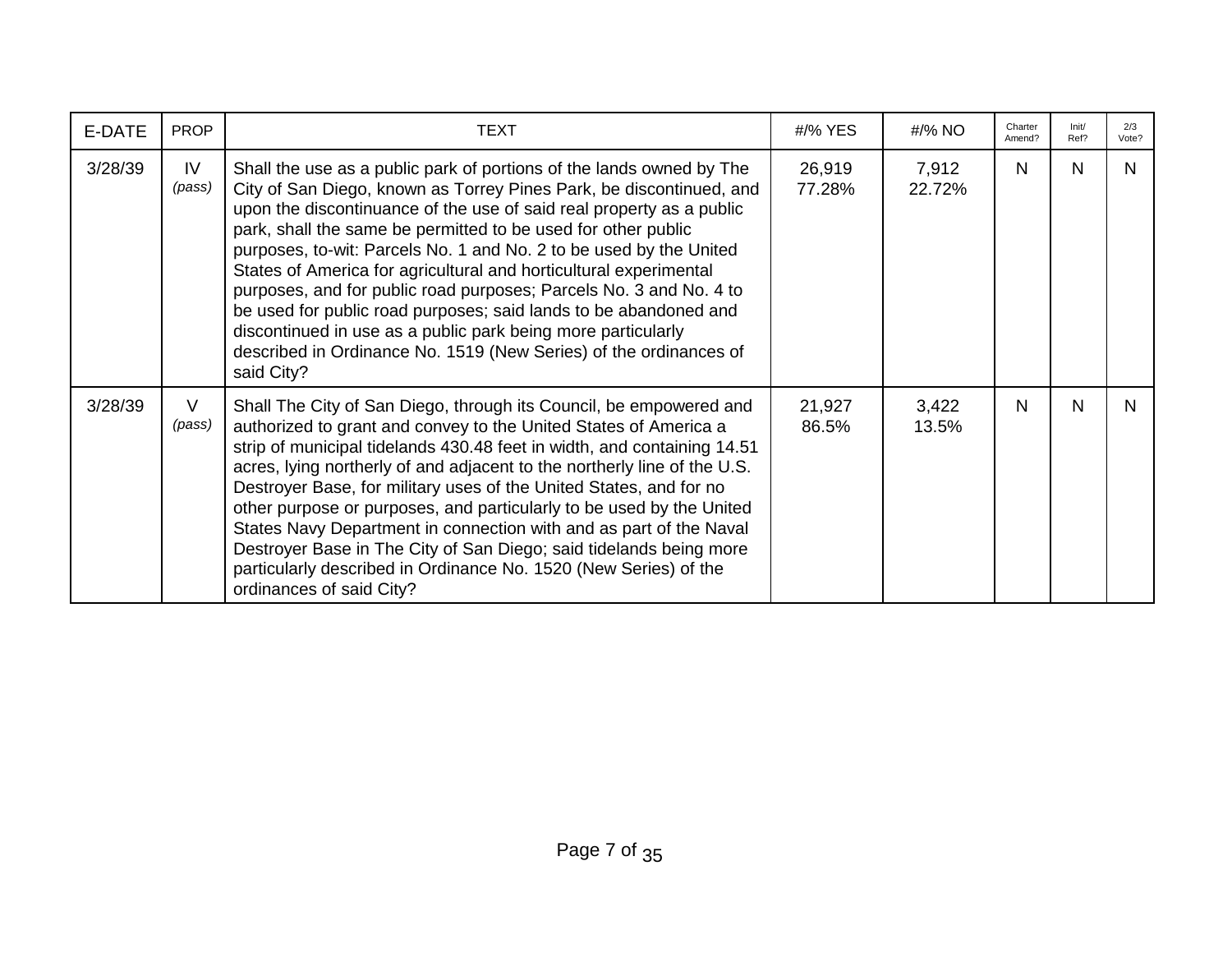| <b>PROP</b>    | <b>TEXT</b>                                                                                                                                                                                                                                                                                                                                                                                                                                                                                                                                                                                                                                                                                                                                                                                                                                                                  | #/% YES                                                                                                                            | #/% NO           | Charter<br>Amend? | Init/<br>Ref? | 2/3<br>Vote? |
|----------------|------------------------------------------------------------------------------------------------------------------------------------------------------------------------------------------------------------------------------------------------------------------------------------------------------------------------------------------------------------------------------------------------------------------------------------------------------------------------------------------------------------------------------------------------------------------------------------------------------------------------------------------------------------------------------------------------------------------------------------------------------------------------------------------------------------------------------------------------------------------------------|------------------------------------------------------------------------------------------------------------------------------------|------------------|-------------------|---------------|--------------|
| VI<br>(pass)   | Shall The City of San Diego, through its Council, be empowered and<br>authorized to recede and transfer to the State of California the<br>following described tidelands situated in The City of San Diego, to-<br>wit: All that portion of Block 11, Municipal Tidelands, Subdivision<br>Tract No. 1, bounded on the north by the prolongation of the south<br>line of Ash Street, on the east by Pacific Highway, on the south by A<br>Street, and on the west by Belt Street; which said tidelands are to be<br>used by the State of California for the purpose only and exclusively of<br>constructing thereon a state office building costing not less than<br>\$1,000,000.00 and other state buildings; the construction of said<br>state office building to be commenced within one year from the date<br>of such receding, and carried on continuously to completion? | 27,331<br>83.29%                                                                                                                   | 5,484<br>16.71%  | N                 | N             | N            |
| VII<br>(pass)  | Shall the ordinance concerning fireworks, regulating the sale,<br>distribution, use or possession thereof; providing penalties for the<br>violation of said ordinance; and repealing Ordinance No. 4417 of the<br>ordinances of said City, and all ordinances amendatory thereof, be<br>adopted?                                                                                                                                                                                                                                                                                                                                                                                                                                                                                                                                                                             | 18,151<br>53.66%                                                                                                                   | 15,672<br>46.34% | N                 | ref           | <sub>N</sub> |
| VIII<br>(fail) | Shall a Board of Freeholders be elected to frame a new charter for<br>The City of San Diego providing for the separation of said City from<br>the County of San Diego, and the formation of said City into a<br>consolidated City and County, to be governed by such charter, and<br>having combined powers of a City and County as provided in Section<br>81/2 of Article XI of the Constitution of the State of California?                                                                                                                                                                                                                                                                                                                                                                                                                                                | 5,999<br>23.64%                                                                                                                    | 19,373<br>76.36% | N                 | $\mathsf{N}$  | N            |
| (pass)         | Shall The City of San Diego, through its Council, be empowered<br>and authorized to grant and convey to the United States Government<br>the following described tidelands situated in The City of San Diego,<br>to-wit:                                                                                                                                                                                                                                                                                                                                                                                                                                                                                                                                                                                                                                                      | 17,594<br>81.9%                                                                                                                    | 3,910<br>18.1%   | N                 | $\mathsf{N}$  | N            |
|                |                                                                                                                                                                                                                                                                                                                                                                                                                                                                                                                                                                                                                                                                                                                                                                                                                                                                              | PARCEL No. 1. - Beginning at the northeast corner of Block 18,<br>according to Map of Municipal Tidelands Subdivision Tract No. 1, |                  |                   |               |              |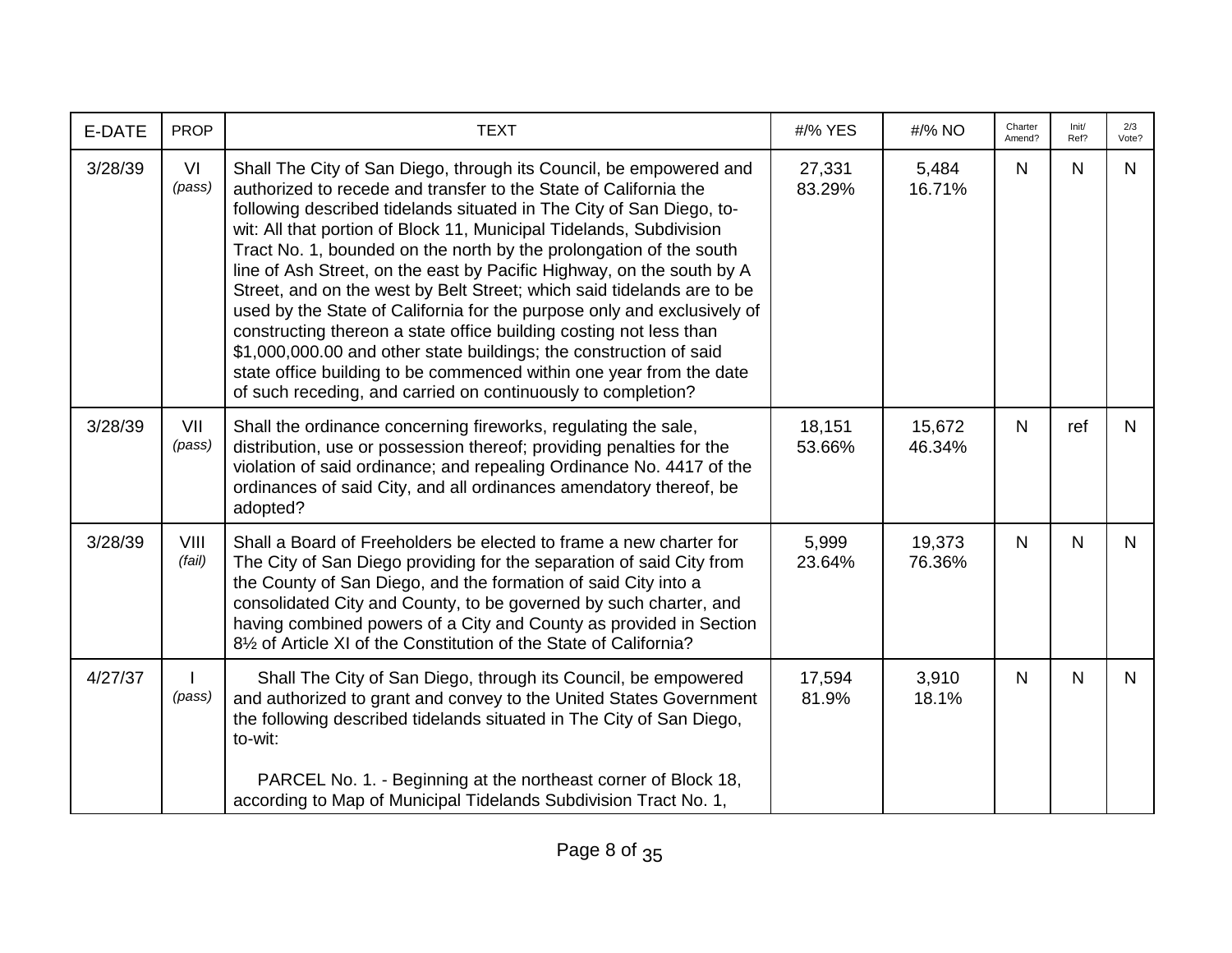| E-DATE | <b>PROP</b> | <b>TEXT</b>                                                                                                                                                                                                                                                                                                                                                                                                                                                                                                                                                                                                                                                                                                                                                                                                                                                                                                                                                                                                                                                                                                                                                            | #/% YES | #/% NO | Charter<br>Amend? | Init/<br>Ref? | 2/3<br>Vote? |
|--------|-------------|------------------------------------------------------------------------------------------------------------------------------------------------------------------------------------------------------------------------------------------------------------------------------------------------------------------------------------------------------------------------------------------------------------------------------------------------------------------------------------------------------------------------------------------------------------------------------------------------------------------------------------------------------------------------------------------------------------------------------------------------------------------------------------------------------------------------------------------------------------------------------------------------------------------------------------------------------------------------------------------------------------------------------------------------------------------------------------------------------------------------------------------------------------------------|---------|--------|-------------------|---------------|--------------|
|        |             | filed in the office of the City Clerk of The City of San Diego and<br>numbered Document No. 100007; thence north 80°58'20" west along<br>the northerly boundary of said Block 18, 200 feet to its northwesterly<br>corner; thence south 0°01'41" west on a line parallel to and distant<br>200 feet easterly from the existing U.S. Bulkhead Line for the Bay of<br>San Diego, a distance of 300.15 feet to a point; thence south<br>89°58'20" east at right angles to last described course a distance of<br>200 feet to a point; thence north $0^{\circ}01'40''$ east at right angles to the<br>last described course, a distance of 300.15 feet to the point or place<br>of beginning, containing 60,030 square feet, or 1.3781 acres of land;                                                                                                                                                                                                                                                                                                                                                                                                                      |         |        |                   |               |              |
|        |             | PARCEL No. 2. - Beginning at the northwesterly corner of Block<br>19, according to Map of Municipal Tidelands Subdivision Tract No. 1,<br>filed in the office of the City Clerk of The City of San Diego, and<br>numbered Document No. 100007; thence south 0°01'40" west on a<br>line parallel to and distant 500 feet easterly from the existing U.S.<br>Bulkhead Line for the Bay of San Diego a distance of 300.15 feet to a<br>point; thence south 89°58'20" east at right angles to the last<br>described course a distance of 180.16 feet to a point; thence north<br>0°01'40" east on a line parallel to and distant 680.16 feet easterly<br>from the said U.S. Bulkhead Line a distance of 300.15 feet to a point;<br>thence north 89°58'20" west at right angles to the last described<br>course a distance of 180.16 feet to the point or place of beginning,<br>containing 54,075 square feet, or 1.2414 acres, of land; which said<br>tidelands are to be used by the United States Government for military<br>uses, and particularly for the purpose of establishing and maintaining<br>thereon buildings and structures to be used by the United States |         |        |                   |               |              |
|        |             | Navy Department; IN EXCHANGE for the reconveyance to The City<br>of San Diego by the United States Government of all of Block 31,<br>New San Diego, according to Map thereof No. 456, filed in the office<br>of the County Recorder of the County of San Diego, California, which<br>said Block 31, if reconveyed as aforesaid, shall be placed under the                                                                                                                                                                                                                                                                                                                                                                                                                                                                                                                                                                                                                                                                                                                                                                                                              |         |        |                   |               |              |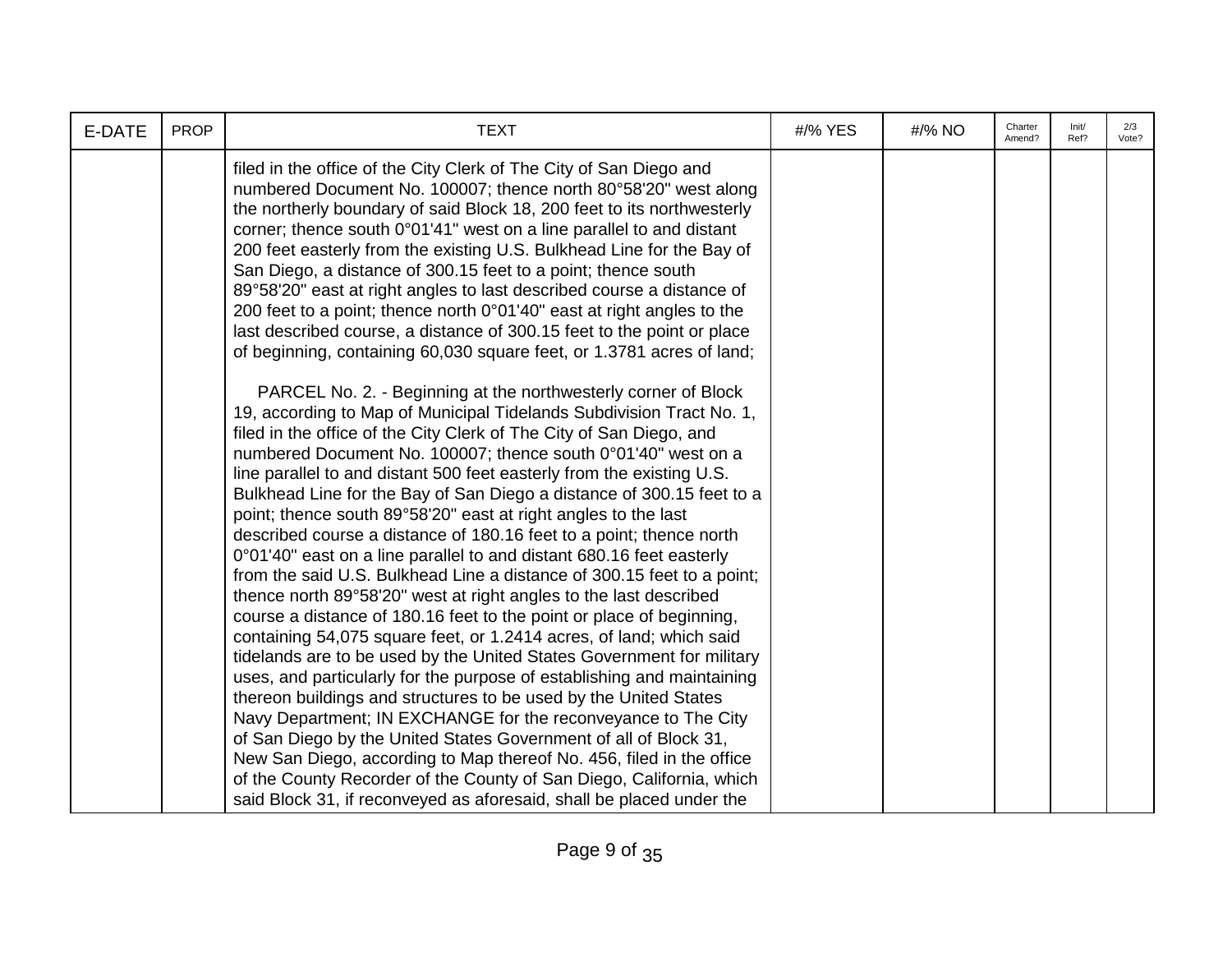| E-DATE  | <b>PROP</b>              | <b>TEXT</b>                                                                                                                                                                                                                                                                                                                                                                                                                                                                                                                                                                                                                                                                                                                                                                              | #/% YES          | #/% NO          | Charter<br>Amend? | Init/<br>Ref? | 2/3<br>Vote? |
|---------|--------------------------|------------------------------------------------------------------------------------------------------------------------------------------------------------------------------------------------------------------------------------------------------------------------------------------------------------------------------------------------------------------------------------------------------------------------------------------------------------------------------------------------------------------------------------------------------------------------------------------------------------------------------------------------------------------------------------------------------------------------------------------------------------------------------------------|------------------|-----------------|-------------------|---------------|--------------|
|         |                          | jurisdiction, supervision, management and control of the Harbor<br>Commission of The City of San Diego?                                                                                                                                                                                                                                                                                                                                                                                                                                                                                                                                                                                                                                                                                  |                  |                 |                   |               |              |
| 4/27/37 | Ш.<br>(pass)             | Shall the use as a public park of a portion of the lands owned by The<br>City of San Diego, known as Balboa Park, be discontinued, and upon<br>the discontinuance of the use of said real property as a public park,<br>shall the same be permitted to be used for another public purpose,<br>to-wit: As a recreational area to be used and maintained by the<br>United States Government in connection with the existing United<br>States Naval Hospital; said lands to be abandoned and discontinued<br>in use as a public park being more particularly described in<br>Ordinance No. 1108 (New Series) of the ordinances of said City?                                                                                                                                                | 17,141<br>76.46% | 5,278<br>23.54% | N                 | N             | N            |
| 4/27/37 | $\mathbf{III}$<br>(pass) | Shall the use as a public park of portions of the lands owned by The<br>City of San Diego, known as Collier Park, be discontinued, and upon<br>the discontinuance of the use of said real property as a public park,<br>shall the same be permitted to be used for other public purposes, to-<br>wit: Parcel No. 1 as a site for the erection and maintenance of a<br>public school by the Unified School District of San Diego, together<br>with such roadways, walks, paths and grounds as are properly<br>appurtenant to such building and structures; Parcels No. 2 and No. 3,<br>for public streets; said lands to be abandoned and discontinued in<br>use as a public park being more particularly described in Ordinance<br>No. 1108 (New Series) of the ordinances of said City? | 16,214<br>76.13% | 5,084<br>23.87% | N                 | N             | N.           |
| 4/27/37 | IV<br>(pass)             | Shall a Municipal Court be established for the City of San Diego?                                                                                                                                                                                                                                                                                                                                                                                                                                                                                                                                                                                                                                                                                                                        | 13,309<br>64.6%  | 7,292<br>35.4%  | N                 | N             | N.           |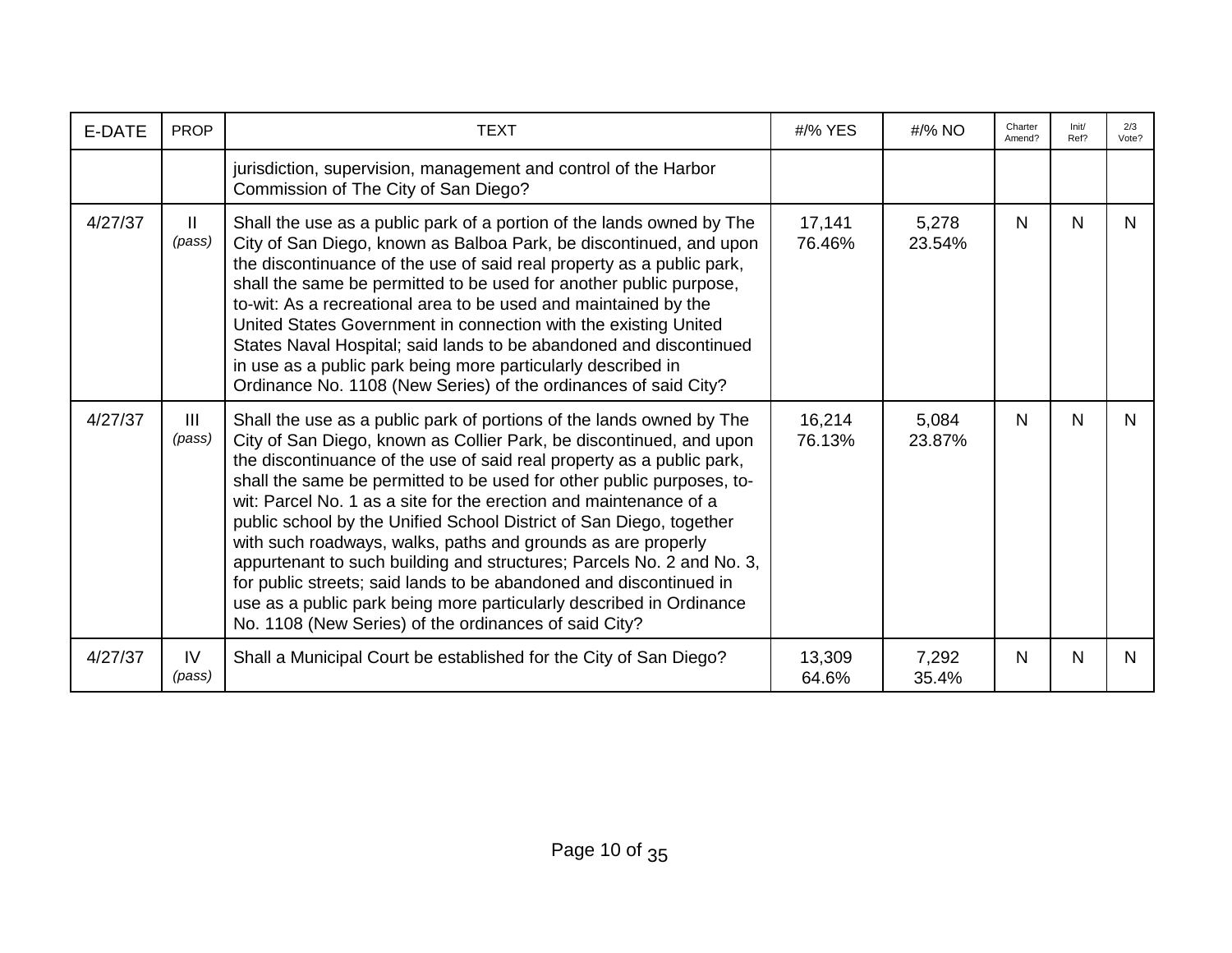| E-DATE  | <b>PROP</b>      | <b>TEXT</b>                                                                                                                                                                                                                                                                                                                                                                                                                                                                                                                                                                                                                                                                                                                                                                                                                                                                                                                                                                                                                                                                                                                                                                                                                                                                                                                                                                                                                                                                              | #/% YES          | #/% NO           | Charter<br>Amend? | Init/<br>Ref? | 2/3<br>Vote? |
|---------|------------------|------------------------------------------------------------------------------------------------------------------------------------------------------------------------------------------------------------------------------------------------------------------------------------------------------------------------------------------------------------------------------------------------------------------------------------------------------------------------------------------------------------------------------------------------------------------------------------------------------------------------------------------------------------------------------------------------------------------------------------------------------------------------------------------------------------------------------------------------------------------------------------------------------------------------------------------------------------------------------------------------------------------------------------------------------------------------------------------------------------------------------------------------------------------------------------------------------------------------------------------------------------------------------------------------------------------------------------------------------------------------------------------------------------------------------------------------------------------------------------------|------------------|------------------|-------------------|---------------|--------------|
| 4/27/37 | (none)<br>(fail) | Shall The City of San Diego incur a bonded indebtedness of<br>\$2,833,000.00 for the purchase and acquisition of the San Dieguito<br>Water System located in the County of San Diego, State of<br>California, pursuant to the terms and provisions of that certain<br>contract of lease and option to purchase between said City and the<br>San Dieguito Water Company, now the San Diego Water Supply<br>Company, being Document No. 177947, on file in the office of the<br>City Clerk of said City, and recorded in Book No. 21, at page 369, et<br>seq., of Leases, Records of San Diego County, California, as a<br>means of permanently acquiring and furnishing an additional and<br>necessary supply of water for the use of said City and its inhabitants?                                                                                                                                                                                                                                                                                                                                                                                                                                                                                                                                                                                                                                                                                                                      | 11,019<br>46.61% | 12,623<br>53.39% | $\mathsf{N}$      | N             | Y            |
| 3/23/37 | (fail)           | Amend Section 23 of Article III of the City Charter. This amendment<br>provides a complete procedure for the exercise of the initiative,<br>referendum and recall; it provides that 5% of the qualified electors of<br>The City of San Diego may initiate any ordinance or legislative,<br>administrative or executive action which the Council itself might<br>adopt; that when such a petition is signed by 15% of the qualified<br>electors of the City, then the Council must call a special election for<br>the submission thereof to the people, but that if such initiative petition<br>contains the names of at least 5% and less than 15%, the Council<br>shall submit the same at the next general municipal election or at the<br>next election at which all of the qualified electors of the City are<br>entitled to vote; that for the referendum a petition presented within 30<br>days after the adoption by the Council of any ordinance, order or<br>resolution as limited and referred to in said amendment, signed by at<br>least 7% of the qualified electors of the City, shall temporarily<br>suspend the taking effect thereof; that when such a referendary<br>petition is signed by 15% of the qualified electors of the City, then the<br>Council must call a special election for the submission thereof, but<br>that if such petition contains the names of at least 7% and less than<br>15% of the qualified electors, the Council shall submit the same at | 9,133<br>43.49%  | 11,865<br>56.51% | Y                 | N             | N.           |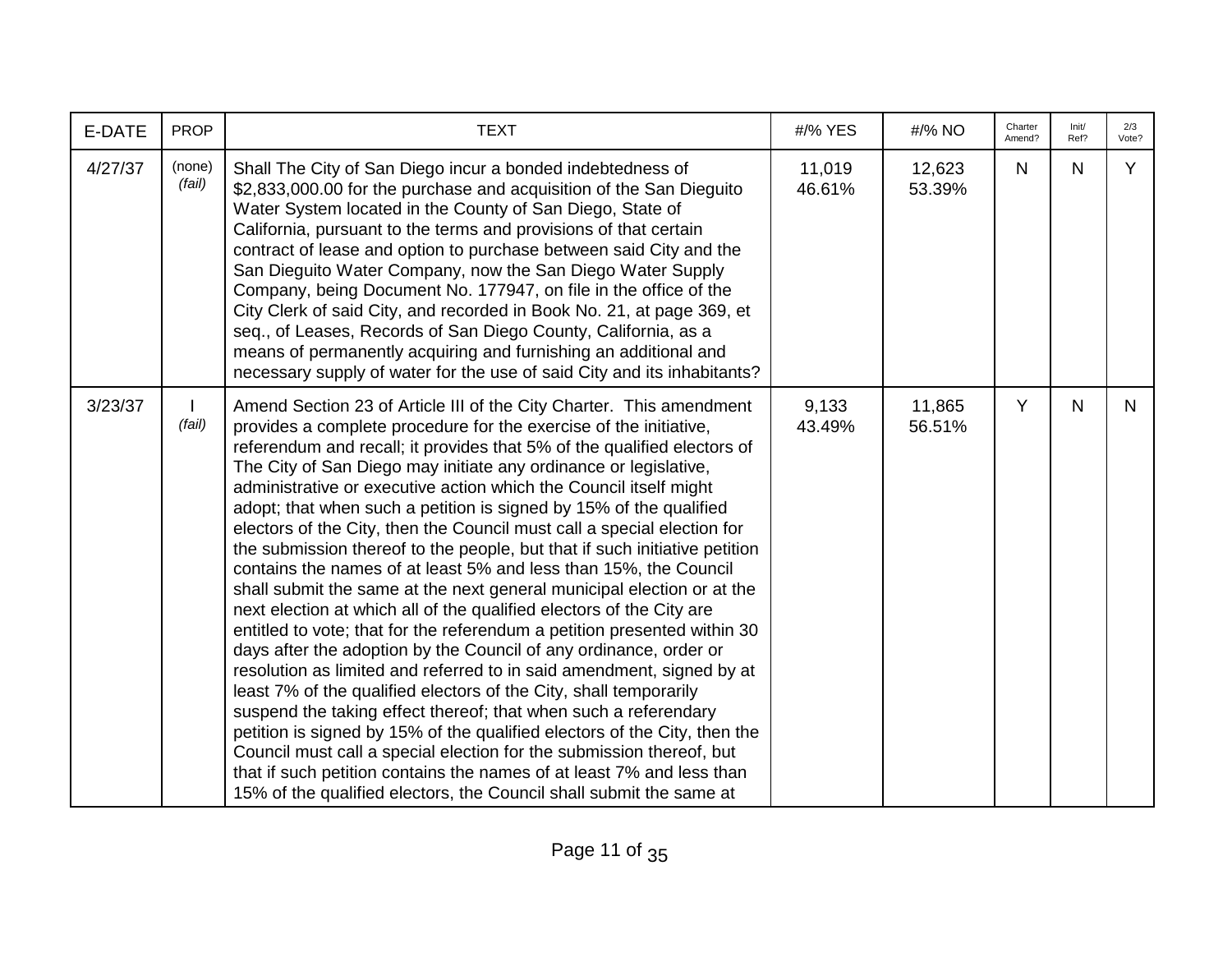| E-DATE  | <b>PROP</b>             | <b>TEXT</b>                                                                                                                                                                                                                                                                                                                                                                                                                                                                                                                                                                                                                                                                                                                                                                                                                                                                                                                                                                                                                                                                                                                                                                                                     | #/% YES          | #/% NO           | Charter<br>Amend? | Init/<br>Ref? | 2/3<br>Vote? |
|---------|-------------------------|-----------------------------------------------------------------------------------------------------------------------------------------------------------------------------------------------------------------------------------------------------------------------------------------------------------------------------------------------------------------------------------------------------------------------------------------------------------------------------------------------------------------------------------------------------------------------------------------------------------------------------------------------------------------------------------------------------------------------------------------------------------------------------------------------------------------------------------------------------------------------------------------------------------------------------------------------------------------------------------------------------------------------------------------------------------------------------------------------------------------------------------------------------------------------------------------------------------------|------------------|------------------|-------------------|---------------|--------------|
|         |                         | the next general municipal election or at the next election at which all<br>the qualified voters of the City are entitled to vote; that for the recall<br>of any elective official of The City of San Diego it requires a petition<br>signed by at least 25% of the qualified electors of said City, and that<br>thereupon the Council shall, by ordinance, order the holding of a<br>special election for the purpose of submitting the question of such<br>recall and the election of a successor. All of the percentages for the<br>filing of the petitions specified in this amendment are based upon the<br>total number of votes cast for all candidates for the office of Mayor at<br>the last general municipal election or primary election at which a<br>Mayor was elected, prior to the filing of said petition. Further detailed<br>particulars are contained in Resolution No. 65400, filed in the office<br>of the City Clerk as Document No. 301055.                                                                                                                                                                                                                                             |                  |                  |                   |               |              |
| 3/23/37 | $\mathbf{II}$<br>(fail) | Amend Sections 103, 104 and 105 of Article VII of the Charter of<br>The City of San Diego.<br>(a) Section 103. This amendment empowers the City to acquire,<br>own and operate public utilities; to grant franchises for the use of<br>public property of the City only on condition that each grant contain<br>reservations permitting electors to amend, modify or repeal;<br>permitting condemnation by City of property of franchise grantee<br>used and useful in the public service without payment for good will,<br>going concern value, earning power, increased cost by of<br>reproduction, severance damage, or increased value of property<br>occupied by plant; permitting change of grade or alignment of streets<br>by City without liability; limiting terms to not more than 50 years, and<br>prohibiting exclusive grants; requiring public utilities to pay the City<br>for costs of all investigations initiated by complaint of the City<br>whenever upon such investigations being made by the Railroad<br>Commission the rates charged and practices performed are<br>unreasonable, unjust, excessive or discriminatory.<br>(b) Section 104. This amendment prescribes the procedure for | 10,515<br>49.02% | 10,935<br>50.98% | Y                 | N             | N            |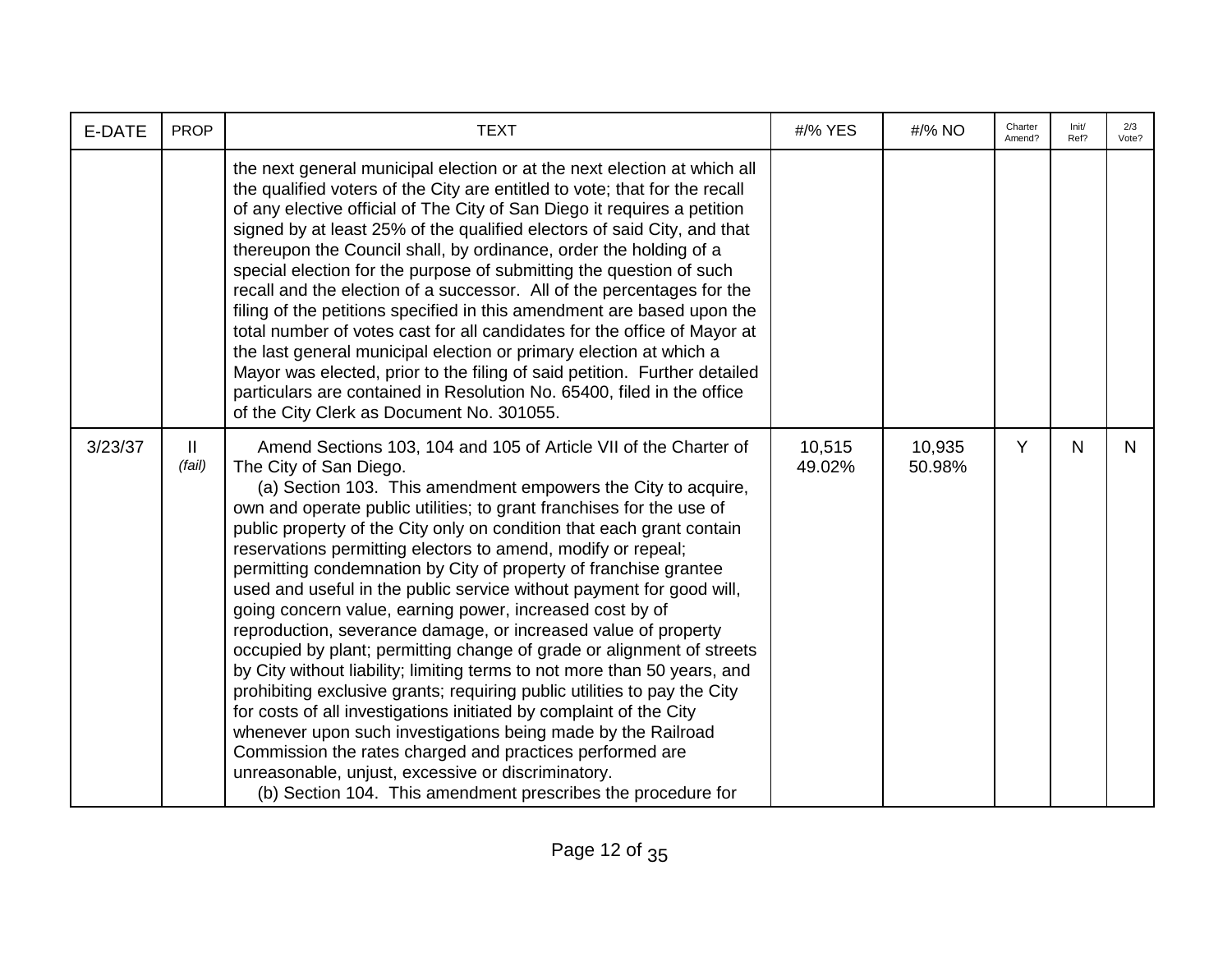| E-DATE  | <b>PROP</b>   | <b>TEXT</b>                                                                                                                                                                                                                                                                                                                                                                                                                                                                                                                                                                                                                                                                                                                                                                                                                                                                                                                                                                                                                                                                                                                                                                                                                                                                                  | #/% YES          | #/% NO          | Charter<br>Amend? | Init/<br>Ref? | 2/3<br>Vote? |
|---------|---------------|----------------------------------------------------------------------------------------------------------------------------------------------------------------------------------------------------------------------------------------------------------------------------------------------------------------------------------------------------------------------------------------------------------------------------------------------------------------------------------------------------------------------------------------------------------------------------------------------------------------------------------------------------------------------------------------------------------------------------------------------------------------------------------------------------------------------------------------------------------------------------------------------------------------------------------------------------------------------------------------------------------------------------------------------------------------------------------------------------------------------------------------------------------------------------------------------------------------------------------------------------------------------------------------------|------------------|-----------------|-------------------|---------------|--------------|
|         |               | granting franchises for the use of public property after application,<br>payment by applicant of costs of proceedings, recommendation of<br>City Manager, publication of notice of intention to grant, requiring<br>payment to City of not less than 2% of annual gross receipts arising<br>from use, operation and possession of franchise, requiring bond for<br>faithful performance, providing for forfeiture for failure to perform,<br>requiring a two-thirds vote on ordinance making grant, subjecting<br>ordinance granting franchise to right of referendum, requiring<br>Manager to keep public record of all grants.<br>(c) Section 105. This amendment subjects all franchises to right<br>of City to repeal same at any time for misuse, nonuse, failure to<br>begin construction within time prescribed, or otherwise comply with<br>terms; reserves right to examine accounts and records of any<br>franchise holder, require reports and impose regulations for health,<br>safety and welfare of public; requires owner of street or interurban<br>franchise to maintain portions of streets occupied by its tracks in<br>good repair, flush with street and with good crossings; and to lay<br>suitable foundations for tracks when new paving is put down by the<br>City. |                  |                 |                   |               |              |
| 3/23/37 | III<br>(pass) | Amend Section 54 of Article V of the Charter of The City of San<br>Diego. This amendment extends the annual appropriation of<br>\$150,000 for the development of the harbor and tidelands of The City<br>of San Diego until the fiscal year 1943-44.                                                                                                                                                                                                                                                                                                                                                                                                                                                                                                                                                                                                                                                                                                                                                                                                                                                                                                                                                                                                                                         | 14,290<br>65.86% | 7,407<br>34.14% | Y                 | $\mathsf{N}$  | N.           |
| 3/23/37 | IV<br>(pass)  | Amend Section 96 of Article VII of the Charter of The City of San<br>Diego. This amendment permits progressive payments on city<br>contracts up to 90% of the contract price, and provides that the<br>balance shall not be payable until 5 days after expiration of period for<br>filing liens and acceptance of the work.                                                                                                                                                                                                                                                                                                                                                                                                                                                                                                                                                                                                                                                                                                                                                                                                                                                                                                                                                                  | 10,874<br>56,81% | 8,267<br>43.19% | Y                 | N             | N.           |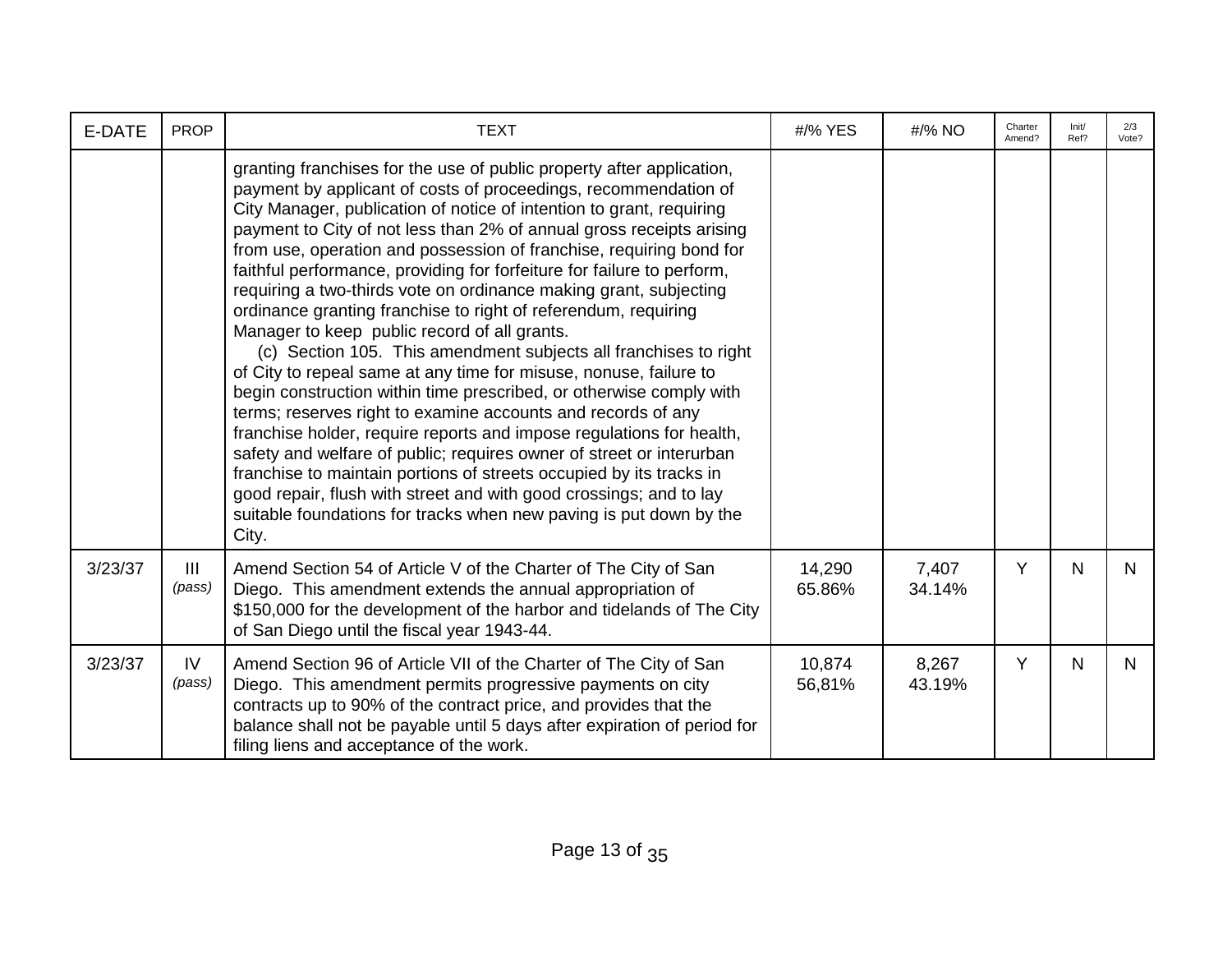| E-DATE  | <b>PROP</b>      | <b>TEXT</b>                                                                                                                                                                                                                                                                                                                                                                                                                                                                                                                                                                                                                                                                                                                                                                                                                                                                                                                                                      | #/% YES          | #/% NO           | Charter<br>Amend? | Init/<br>Ref? | 2/3<br>Vote? |
|---------|------------------|------------------------------------------------------------------------------------------------------------------------------------------------------------------------------------------------------------------------------------------------------------------------------------------------------------------------------------------------------------------------------------------------------------------------------------------------------------------------------------------------------------------------------------------------------------------------------------------------------------------------------------------------------------------------------------------------------------------------------------------------------------------------------------------------------------------------------------------------------------------------------------------------------------------------------------------------------------------|------------------|------------------|-------------------|---------------|--------------|
| 3/23/37 | $\vee$<br>(fail) | Shall The City of San Diego accept a grant from the State of<br>California of all the State-owned tidelands bordering upon Mission<br>Bay, together with a conveyance or long-term lease at a nominal<br>consideration of the so-called Mission Beach amusement center, and<br>a long-term lease at a nominal consideration of all other lands near<br>Mission Bay heretofore acquired by the State with bond funds for<br>state park purposes; and convey to the State in exchange, to be<br>held, maintained and administered as a free and public state park the<br>City-owned area comprising Torrey Pines Park, and consisting of<br>those portions of the following Pueblo Lots heretofore dedicated by<br>the City for park purposes, to-wit: Pueblo Lots numbered 1340, 1338,<br>1339, 1337, 1336, 1332, 1333, 1331, 1330, 1325, 1326 and 1324;<br>reserving therefrom all roads and rights of way for roads now<br>existing, projected or contemplated? | 6,980<br>31.38%  | 15,260<br>68.62% | N                 | N.            | N.           |
| 3/23/37 | VI<br>(fail)     | If the exchange described in the foregoing Proposition V is made and<br>the City acquires jurisdiction over the entire Mission Bay area, shall<br>that portion of tidelands to be filled and reclaimed by dredging<br>operations bordering the southeasterly portion of Mission Bay, and<br>lying between the Causeway and Pacific Highway, be developed and<br>used for commercial and industrial purposes?                                                                                                                                                                                                                                                                                                                                                                                                                                                                                                                                                     | 6,763<br>30.93%  | 15,100<br>69.07% | N.                | N             | N.           |
| 3/23/37 | (none)<br>(fail) | Shall The City of San Diego incur a bonded indebtedness of<br>\$250,000.00 for enlarging, making additions to or rebuilding the<br>present main public library building, located on city-owned property<br>on E Street, between Eighth Avenue and Ninth Avenue--Lots D, E, F,<br>G, H and I, Block 47, of Horton's Addition to the City of San Diego,--<br>and for the acquisition of necessary equipment therefor, in order that<br>the public library service may be more economically conducted for<br>the inhabitants of said City?                                                                                                                                                                                                                                                                                                                                                                                                                          | 12,043<br>48.15% | 12,970<br>51.85% | N                 | N             | Y            |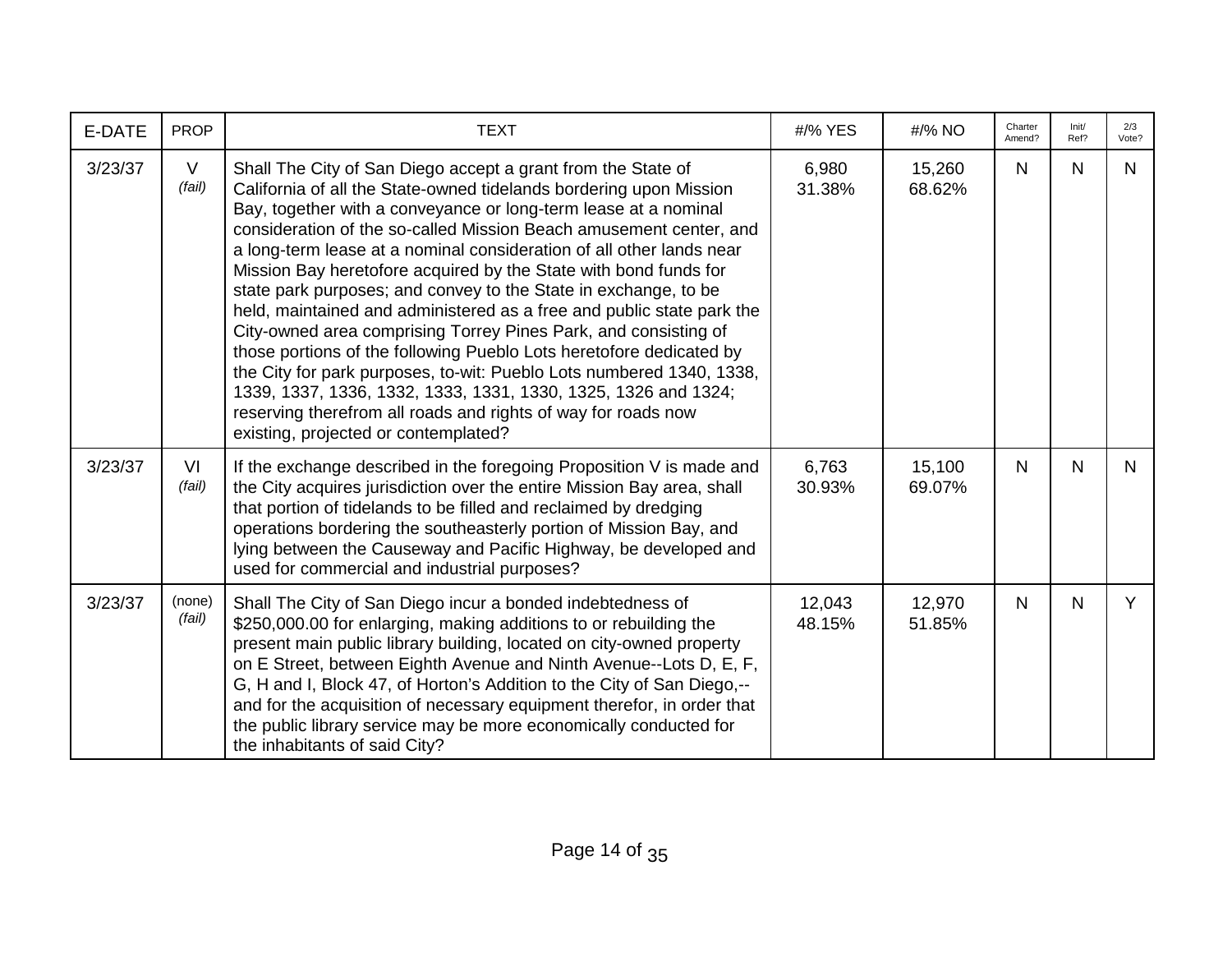| E-DATE | <b>PROP</b>             | <b>TEXT</b>                                                                                                                                                                                                                                                                                                                                                                                                                                                                                                                                                                                                                                                                                                                                                                                                                                                                                                                                                                                                                                                                                                                                                                                                                                                                                                                                                                                                                                                                                                  | #/% YES          | #/% NO         | Charter<br>Amend? | Init/<br>Ref? | 2/3<br>Vote? |
|--------|-------------------------|--------------------------------------------------------------------------------------------------------------------------------------------------------------------------------------------------------------------------------------------------------------------------------------------------------------------------------------------------------------------------------------------------------------------------------------------------------------------------------------------------------------------------------------------------------------------------------------------------------------------------------------------------------------------------------------------------------------------------------------------------------------------------------------------------------------------------------------------------------------------------------------------------------------------------------------------------------------------------------------------------------------------------------------------------------------------------------------------------------------------------------------------------------------------------------------------------------------------------------------------------------------------------------------------------------------------------------------------------------------------------------------------------------------------------------------------------------------------------------------------------------------|------------------|----------------|-------------------|---------------|--------------|
| 5/5/36 | (pass)                  | Shall The City of San Diego, through its Council, be empowered and<br>authorized to grant and convey to the United States Government, for<br>the exclusive purpose of erecting and maintaining a Naval Reserve<br>Armory for use of the United States Naval Reserve that certain block<br>or parcel of tidelands situated in The City of San Diego having a<br>frontage of 300 feet on the westerly side of Pacific Highway and a<br>depth of 105 feet between Grape Street and Hawthorn Street, and<br>containing 31,500 square feet?                                                                                                                                                                                                                                                                                                                                                                                                                                                                                                                                                                                                                                                                                                                                                                                                                                                                                                                                                                       | 34,858<br>92.61% | 2,780<br>7.39% | $\mathsf{N}$      | N             | N            |
| 5/5/36 | $\mathbf{II}$<br>(pass) | Shall The City of San Diego, through its Council, be empowered and<br>authorized to grant and convey to the United States Government the<br>following described tidelands situated in the City of San Diego, to-wit:<br>Beginning at the intersection of the southeasterly line of Harasthy<br>Street with the Mean High Tide Line of the Bay of San Diego, as said<br>Mean High Tide Line was established by that certain Superior Court<br>Action numbered 35473; thence southwesterly along the<br>southwesterly prolongation of the southeasterly line of Harasthy<br>Street a distance of 159.66 feet to an intersection with the<br>northeasterly Marine Base boundary line; thence north 60°34'59"<br>west along the said Marine Base boundary line, a distance of<br>1929.11 feet to its intersection with the said Mean High Tide Line of<br>the Bay of San Diego; thence in a general southeasterly direction,<br>following along the said mean High Tide Line to the point or place of<br>beginning, containing 5.2474 acres of land; and approximately 544<br>acres of Pueblo Lands owned by the City, described as follows:<br>The easterly half of Pueblo Lot 1300; All of Pueblo Lot 1309; All of<br>Pueblo Lot 1310; All of that portion of Pueblo Lot 1311 lying easterly<br>of Pacific Highway and southerly of Miramar Road; All of that portion<br>of Pueblo Lot 1314 lying southerly of Miramar Road; All of that<br>portion of Pueblo Lot 1315 lying southerly of Miramar Road; All of | 33,250<br>91.97% | 2,905<br>8.03% | N.                | N             | N.           |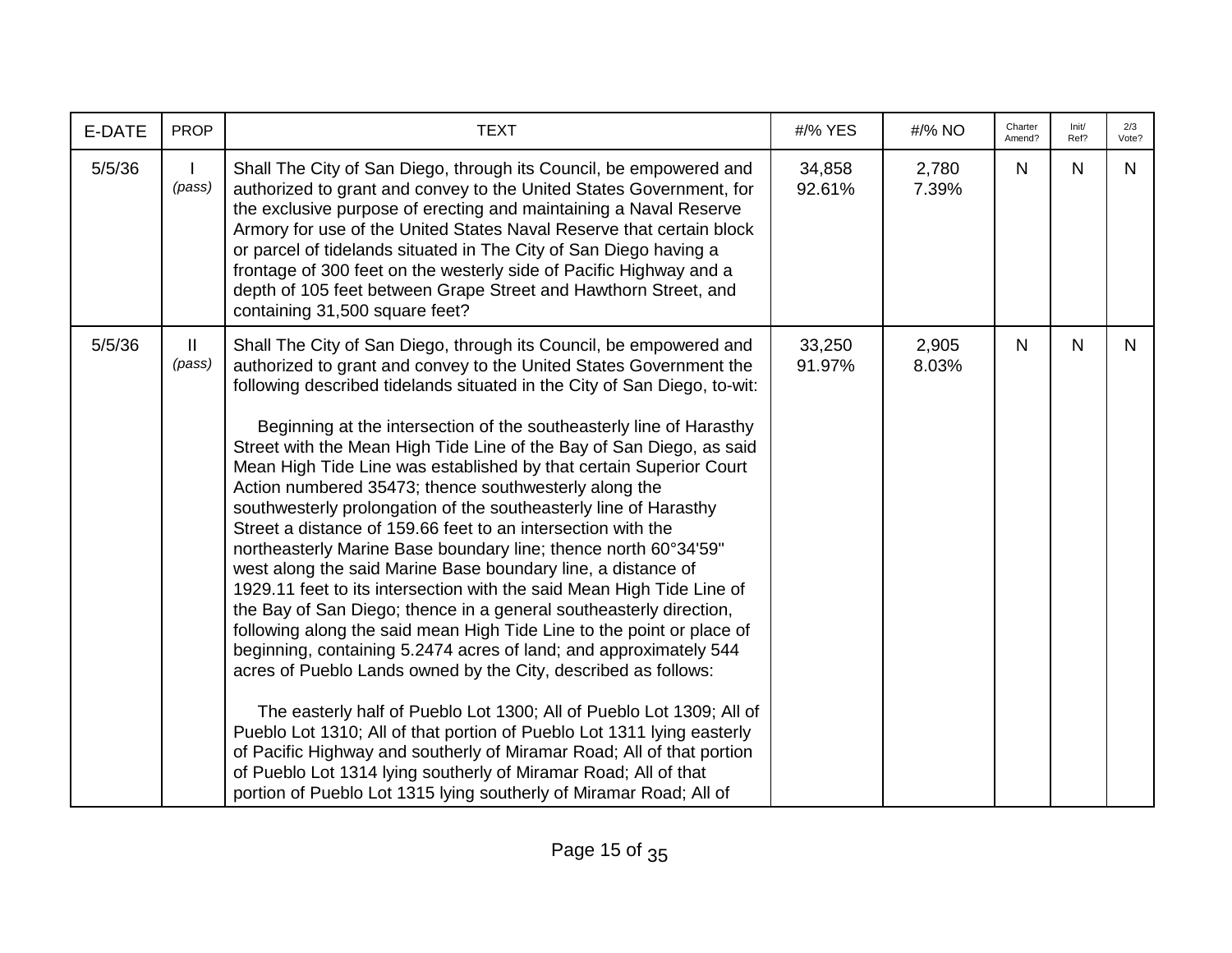| E-DATE | <b>PROP</b> | <b>TEXT</b>                                                                                                                                                                                                                                                                                                                                                                                                                                                                                                                                                                                                                                                                                                                                                                                                                                                                                                                                                                                                                                                                                                                           | #/% YES | #/% NO | Charter<br>Amend? | Init/<br>Ref? | 2/3<br>Vote? |
|--------|-------------|---------------------------------------------------------------------------------------------------------------------------------------------------------------------------------------------------------------------------------------------------------------------------------------------------------------------------------------------------------------------------------------------------------------------------------------------------------------------------------------------------------------------------------------------------------------------------------------------------------------------------------------------------------------------------------------------------------------------------------------------------------------------------------------------------------------------------------------------------------------------------------------------------------------------------------------------------------------------------------------------------------------------------------------------------------------------------------------------------------------------------------------|---------|--------|-------------------|---------------|--------------|
|        |             | that portion of the westerly half of Pueblo Lot 1316 lying southerly of<br>Miramar Road; Said Pueblo Lands being according to the map<br>thereof made by James Pascoe in 1870, a certified copy of which<br>map is filed as Miscellaneous Map No. 36 in the office of the County<br>Recorder of San Diego County, California; which said Pueblo Lands<br>are to be used by the United States Government for military uses,<br>and particularly for the purpose of establishing and maintaining<br>thereon a rifle range, together with barracks and other structures<br>incident thereto, IN EXCHANGE for the reconveyance to The City of<br>San Diego by the United States Government of a portion of the<br>United States Government Marine Base area, containing 60.1605<br>acres, more particularly described as follows:                                                                                                                                                                                                                                                                                                         |         |        |                   |               |              |
|        |             | Beginning at the point of intersection of the southwesterly<br>prolongation of the northwesterly line of Bean Street with the<br>combined U.S. Pierhead and Bulkhead line, as said combined U.S.<br>Pierhead and Bulkhead line was established in 1928; thence north<br>83°00'00" west, a distance of 729.62 feet along the said combined<br>Pierhead and Bulkhead line to an intersection with the southwesterly<br>prolongation of the southeasterly line of Harasthy Street; thence<br>north 28°49'40" east along the southwesterly prolongation of the<br>southeasterly line of Harasthy Street, a distance of 4008.27 feet to<br>an intersection with the existing Marine Base Boundary line; thence<br>south 60°34'59" east along the said Marine Base boundary line, a<br>distance of 677.88 feet to an intersection with the southwesterly<br>prolongation of the northwesterly line of Bean Street; thence south<br>28°50'10" west along the southwesterly prolongation of the<br>northwesterly line of Bean Street, a distance of 3730.02 feet to the<br>point or place of beginning, containing 60.1605 acres of bay area? |         |        |                   |               |              |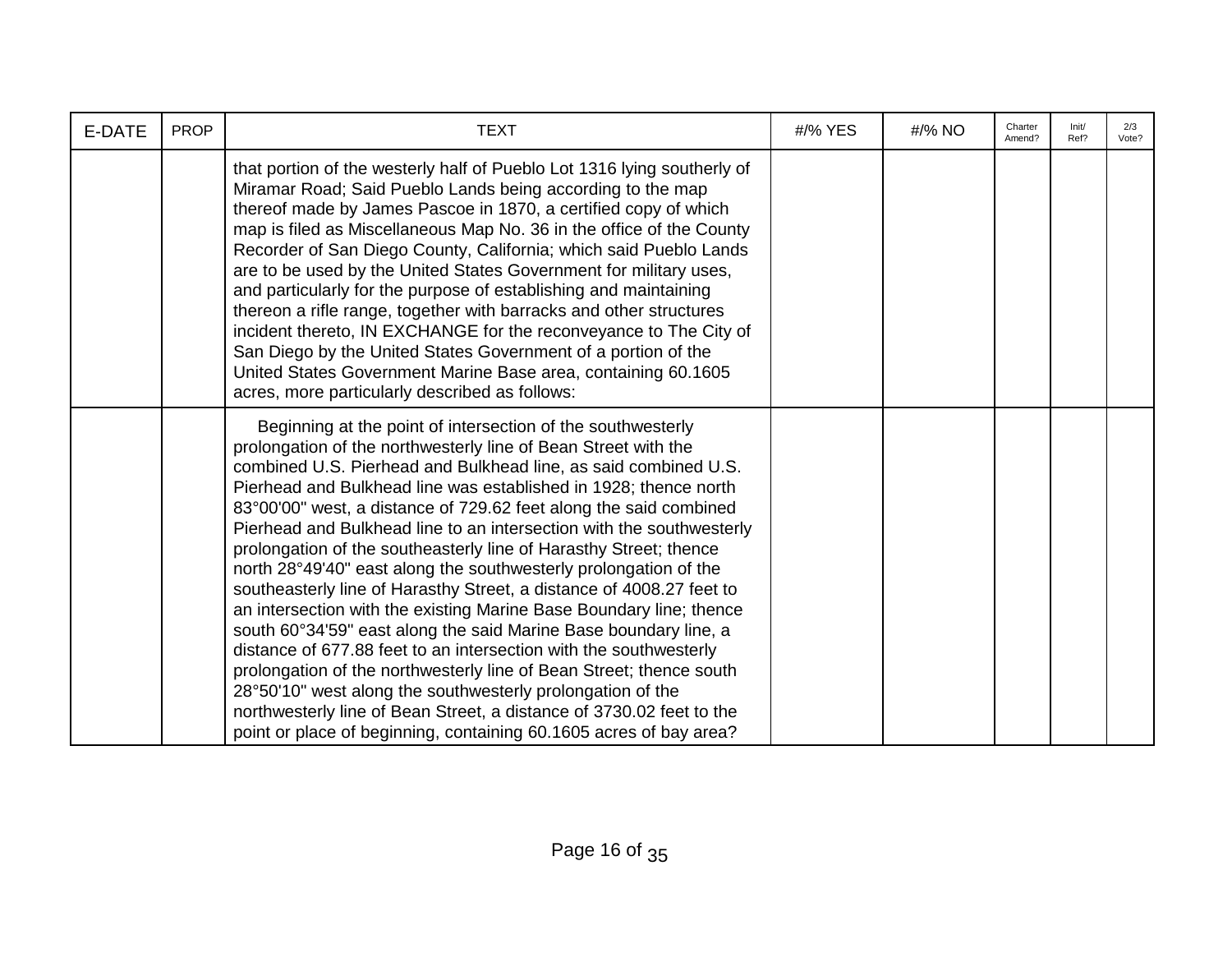| E-DATE  | <b>PROP</b>              | <b>TEXT</b>                                                                                                                                                                                                                                                                                                                                             | #/% YES          | #/% NO           | Charter<br>Amend? | Init/<br>Ref? | 2/3<br>Vote? |
|---------|--------------------------|---------------------------------------------------------------------------------------------------------------------------------------------------------------------------------------------------------------------------------------------------------------------------------------------------------------------------------------------------------|------------------|------------------|-------------------|---------------|--------------|
| 4/23/35 | (pass)                   | Amend Section 157 of Article X of the City Charter. This amendment<br>increases from 2% to 4% the contributions by members of the Police<br>Department to the Police Relief and Pension Fund.                                                                                                                                                           | 24,226<br>66.52% | 12,192<br>33.48% | Y                 | N             | N.           |
| 4/23/35 | $\mathbf{H}$<br>(fail)   | Amends Section 158 of Article X of the City Charter. This<br>amendment requires the City of San Diego to contribute to the Police<br>Relief and Pension Fund a sum equal to 10% of all revenues<br>received from the State of California from liquor licenses.                                                                                          | 9,331<br>31.78%  | 20,026<br>68.22% | Y                 | N             | N.           |
| 4/23/35 | $\mathbf{III}$<br>(pass) | Amend Section 179 of Article XI of the City Charter. This<br>amendment increases from 2% to 4% the contributions by members<br>of the San Diego Fire Department to the Firemen's Relief and<br>Pension Fund.                                                                                                                                            | 22,621<br>65.33% | 12,005<br>34.67% | Y                 | N             | N.           |
| 4/23/35 | IV<br>(fail)             | Amend Section 184 of Article XI of the City Charter. This<br>amendment requires the City of San Diego to contribute to the<br>Firemen's Relief and Pension Fund a sum equal to 10% of all<br>revenues received from the State of California from liquor licenses.                                                                                       | 16,117<br>46.19% | 18,779<br>53.81% | Y                 | $\mathsf{N}$  | N.           |
| 4/23/35 | V<br>(pass)              | Amend Section 184 of Article XI of the City Charter. This<br>amendment applies to members of the San Diego Fire Department<br>who enter the service subsequent to January 1, 1936. It requires<br>that such members must be at least fifty years of age, and have<br>served twenty-five years in the aggregate before being eligible for<br>retirement. | 23,449<br>68.35% | 10,858<br>31.65% | Y                 | N             | N.           |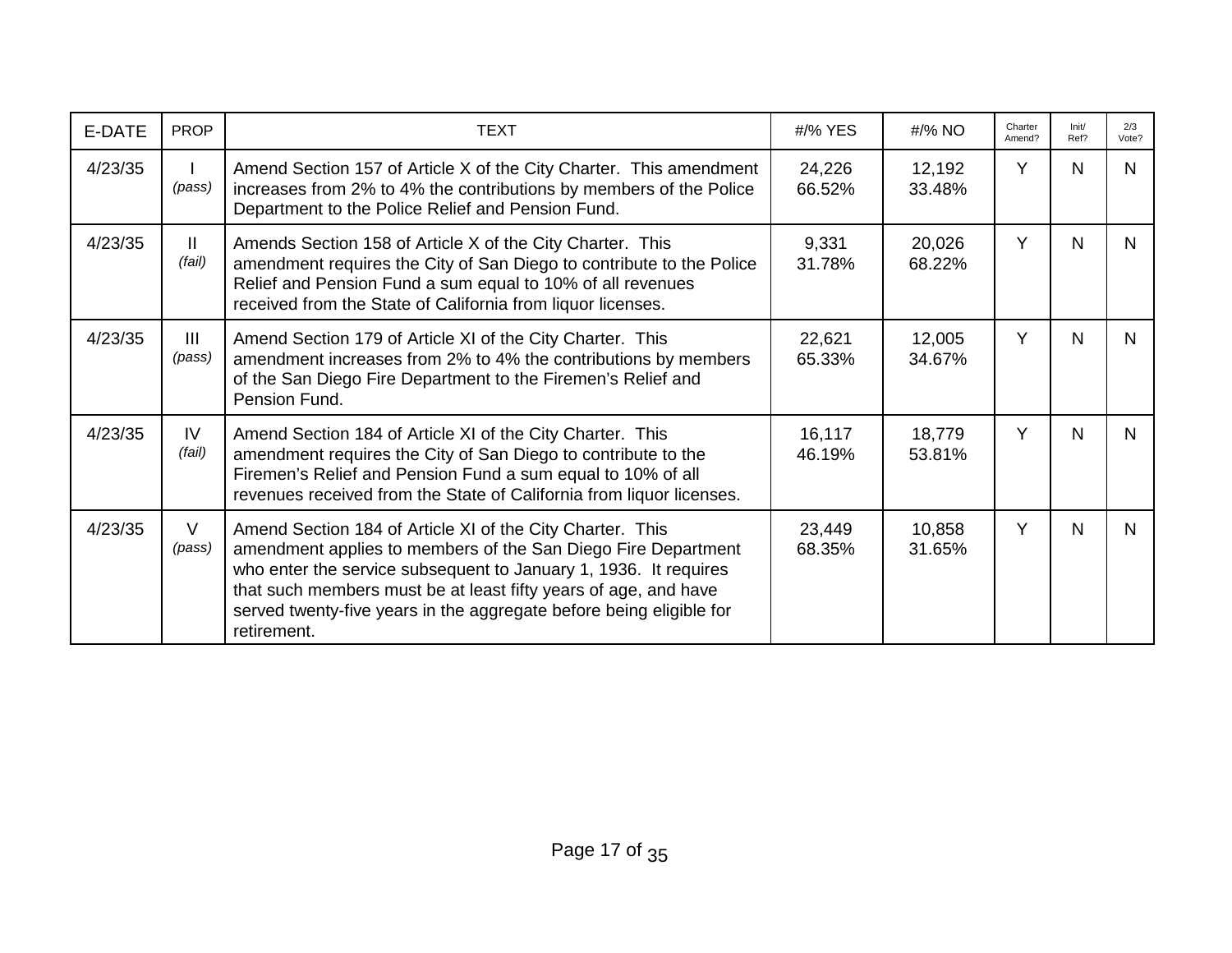| E-DATE  | <b>PROP</b>   | <b>TEXT</b>                                                                                                                                                                                                                                                                                                                                                                                                                                                                                                                                                                                                                                                                                                                                                                                                                                                                                                                                                                                                                                                                                           | #/% YES          | #/% NO           | Charter<br>Amend? | Init/<br>Ref? | 2/3<br>Vote? |
|---------|---------------|-------------------------------------------------------------------------------------------------------------------------------------------------------------------------------------------------------------------------------------------------------------------------------------------------------------------------------------------------------------------------------------------------------------------------------------------------------------------------------------------------------------------------------------------------------------------------------------------------------------------------------------------------------------------------------------------------------------------------------------------------------------------------------------------------------------------------------------------------------------------------------------------------------------------------------------------------------------------------------------------------------------------------------------------------------------------------------------------------------|------------------|------------------|-------------------|---------------|--------------|
| 4/23/35 | VI<br>(fail)  | Amend Section 103, Article VII of the Charter of The City of San<br>Diego. This amendment empowers the City to acquire, own and<br>operate public utilities; to grant franchises for the use of public<br>property of the City only on condition that each grant contain<br>reservations permitting electors to amend, modify or repeal;<br>permitting condemnation by city of property of franchise grantee<br>used and useful in the public service without payment for good will,<br>going concern value, earning power, increased cost of production,<br>severance damage, or increased value of property occupied by plant;<br>permitting change of grade or alignment of streets by city without<br>liability; limiting terms to not more than 50 years and prohibiting<br>exclusive grants; requiring public utilities to pay the City for costs of<br>all investigations initiated by complaint of the City whenever upon<br>such investigations being made by the Railroad Commission the<br>rates charged and practices performed are unreasonable, unjust,<br>excessive or discriminatory. | 12,193<br>35.95% | 21,724<br>64.05% | Y                 | N             | N.           |
| 4/23/35 | VII<br>(fail) | Amend Section 104, Article VII of the Charter of The City of San<br>Diego. This amendment prescribes the procedure for granting<br>franchises for the use of public property after application, payment by<br>applicant of cost of proceedings, recommendation of City Manager,<br>publication of notice of intention to grant, requiring payment to City of<br>not less than 2% of annual gross receipts arising from use, operation<br>and possession of franchise, requiring bond for faithful performance,<br>providing for forfeiture for failure to perform, requiring a two-thirds<br>vote on ordinance making grant, subjecting ordinance granting<br>franchise to right of referendum, requiring Manager to keep public<br>records of all grants.                                                                                                                                                                                                                                                                                                                                            | 11,475<br>34.85% | 21,453<br>65.15% | Y                 | N             | N.           |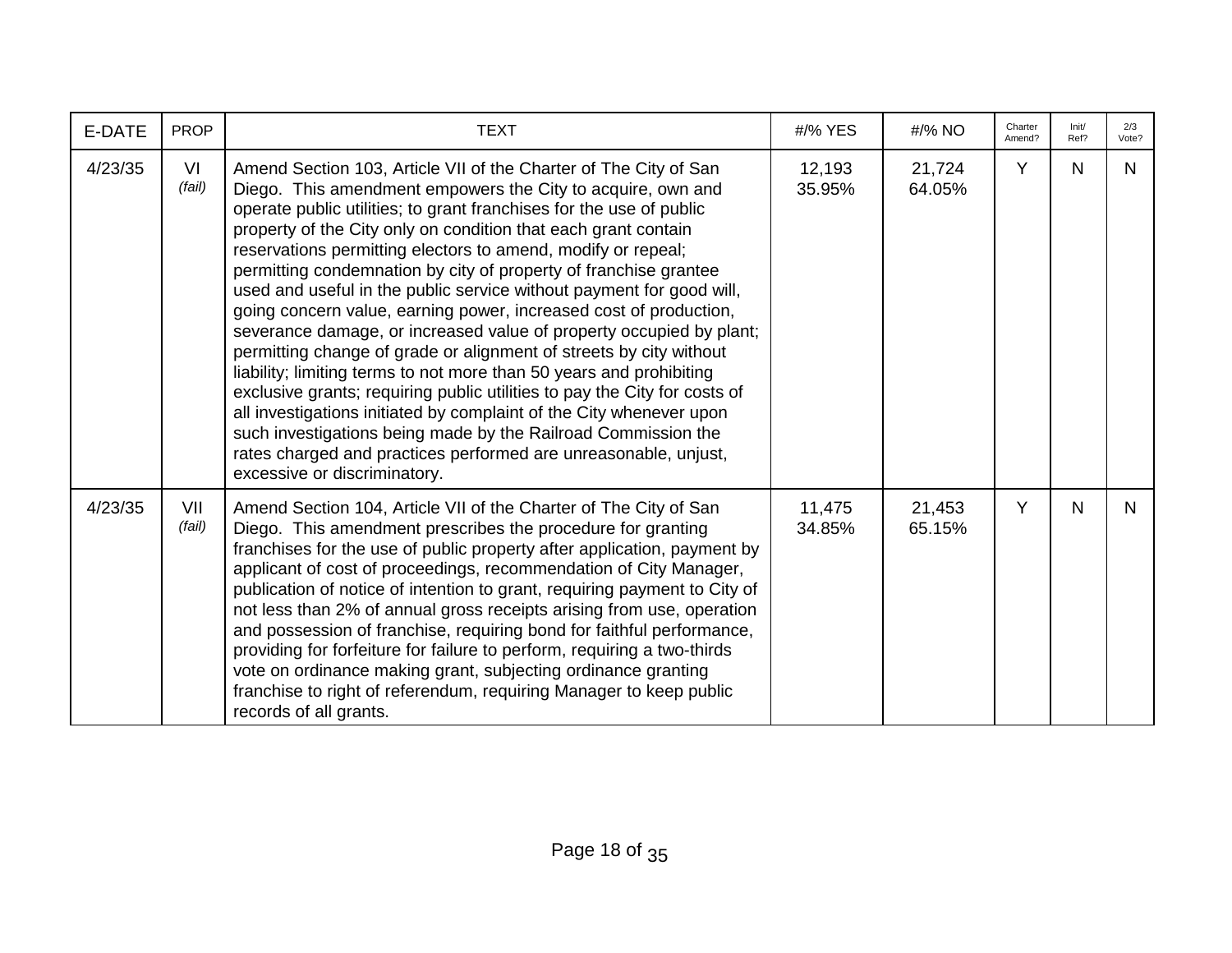| E-DATE  | <b>PROP</b>    | <b>TEXT</b>                                                                                                                                                                                                                                                                                                                                                                                                                                                                                                                                                                                                                                                                                                                                                                                                                                                                                                                                                                                                                                                                                                                                                                                                                                                                                                                                                                                                                                                                                                                                                                                                                                                                                                     | #/% YES          | #/% NO           | Charter<br>Amend? | Init/<br>Ref? | 2/3<br>Vote? |
|---------|----------------|-----------------------------------------------------------------------------------------------------------------------------------------------------------------------------------------------------------------------------------------------------------------------------------------------------------------------------------------------------------------------------------------------------------------------------------------------------------------------------------------------------------------------------------------------------------------------------------------------------------------------------------------------------------------------------------------------------------------------------------------------------------------------------------------------------------------------------------------------------------------------------------------------------------------------------------------------------------------------------------------------------------------------------------------------------------------------------------------------------------------------------------------------------------------------------------------------------------------------------------------------------------------------------------------------------------------------------------------------------------------------------------------------------------------------------------------------------------------------------------------------------------------------------------------------------------------------------------------------------------------------------------------------------------------------------------------------------------------|------------------|------------------|-------------------|---------------|--------------|
| 4/23/35 | VIII<br>(fail) | Amend Section 105, Article VII of the Charter of The City of San<br>Diego. This amendment authorizes the City to require proper and<br>adequate extensions and maintenance of plant, fixtures and service<br>of franchise grantees; to prevent unjust discrimination in service or<br>rates, and removes the limitation placed by General Laws on the City<br>in the determination of the percentage of gross receipts to be paid to<br>the City by franchise grantees.                                                                                                                                                                                                                                                                                                                                                                                                                                                                                                                                                                                                                                                                                                                                                                                                                                                                                                                                                                                                                                                                                                                                                                                                                                         | 11,727<br>36.38% | 20,505<br>63.62% | Y                 | $\mathsf{N}$  | $\mathsf{N}$ |
| 4/23/35 | IX<br>(fail)   | Amend the Charter of The City of San Diego by adding thereto a new<br>Article, to be known as and numbered "Article V-a." This amendment<br>creates an independent department to be known as the Department<br>of Water, Power and Sewage, the governing body to be a Board of<br>Trustees, five in number, receiving as compensation a fee of \$10.00<br>per meeting attended, not exceeding 100 meetings in any one year.<br>The management and control of works for water development and<br>distribution, manufacture and distribution of electric energy, and<br>works for the disposal and treatment of refuse and sewage will be<br>placed in said board. The department will be entirely separate and<br>distinct from The City of San Diego in so far as creating indebtedness<br>is concerned. Any indebtedness incurred by the department will not<br>be an indebtedness of the City, and will not be paid from taxes, but<br>will be paid solely from revenue received. The board has power to<br>acquire, construct, extend and improve works and property<br>necessary for the development of the department. It has power to<br>incur indebtedness for such purposes; such indebtedness to be<br>repaid solely from revenue. Subject to the approval of the Council,<br>the board has power to establish rates for services rendered. The<br>board has power to borrow money from the United States<br>Government and to enter into a contract for the construction of the<br>All-American canal. The board has power to borrow money from the<br>United States or others for the construction of the EI Capitan pipe<br>line, for the repair of Hodges Dam, for the construction of a municipal | 5,515<br>15.73%  | 29,535<br>84.27% | Y                 | $\mathsf{N}$  | N            |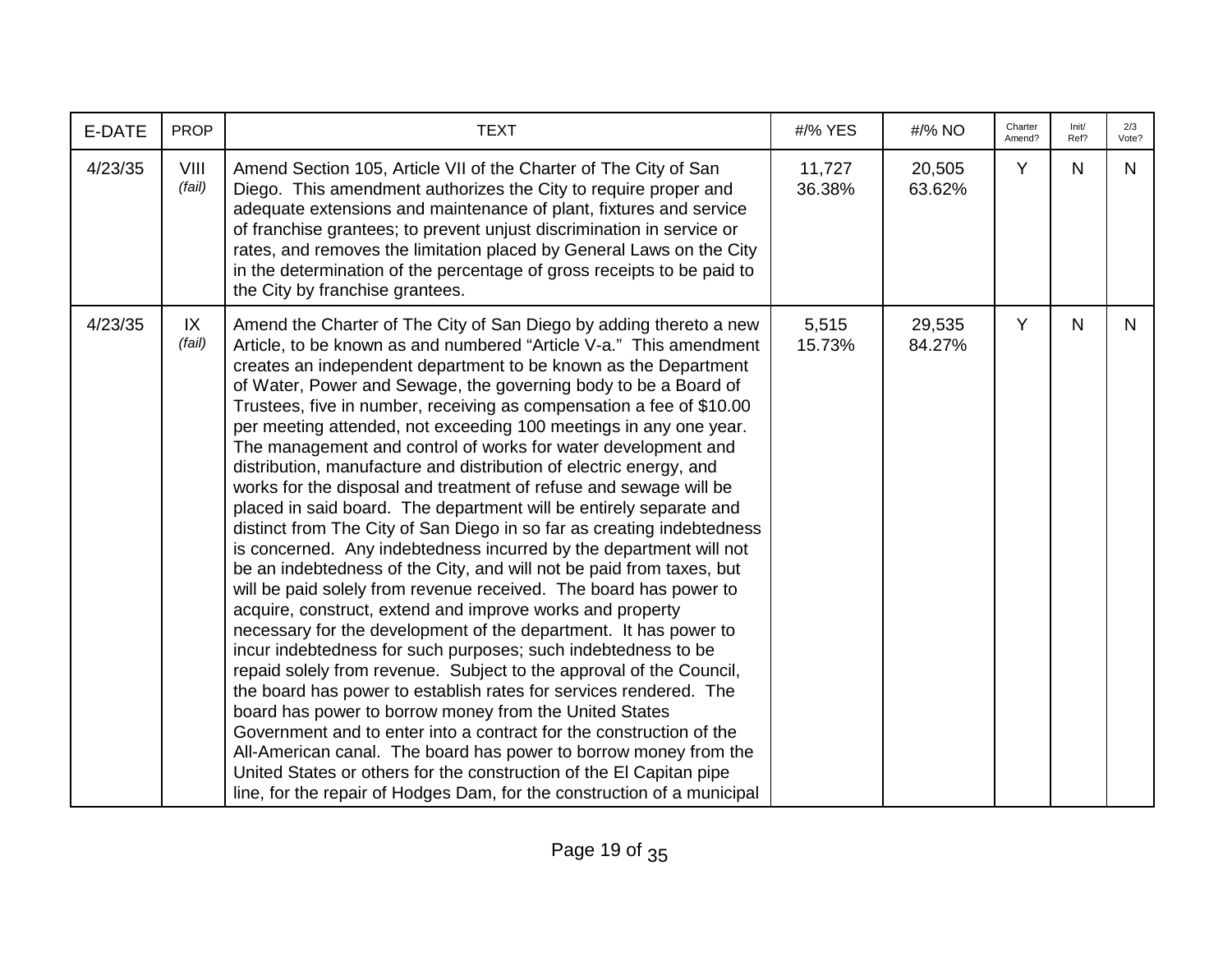| E-DATE  | <b>PROP</b> | <b>TEXT</b>                                                                                                                                                                                                                                                                                                                                                                                                                                                                                                                                                                                                                                                                                                                                                                                                                                                                                                                                                                                                                                                                                                                                                                                                                                                                                                                                                                               | #/% YES          | #/% NO           | Charter<br>Amend? | Init/<br>Ref? | 2/3<br>Vote? |
|---------|-------------|-------------------------------------------------------------------------------------------------------------------------------------------------------------------------------------------------------------------------------------------------------------------------------------------------------------------------------------------------------------------------------------------------------------------------------------------------------------------------------------------------------------------------------------------------------------------------------------------------------------------------------------------------------------------------------------------------------------------------------------------------------------------------------------------------------------------------------------------------------------------------------------------------------------------------------------------------------------------------------------------------------------------------------------------------------------------------------------------------------------------------------------------------------------------------------------------------------------------------------------------------------------------------------------------------------------------------------------------------------------------------------------------|------------------|------------------|-------------------|---------------|--------------|
|         |             | light plant, and for the construction of a municipal treatment plant for<br>refuse and sewage: the cost of such improvements to be repaid from<br>revenue only, and not from funds raised by taxation. The department<br>will pay from its revenues to the City the interest and principal of<br>outstanding bonded indebtedness pertaining to such municipal<br>works. No major water development project costing in excess of<br>50% of annual receipts can be undertaken without submitting the<br>proposition to a vote of the qualified electors of San Diego. The<br>employees of the department will be subject to Civil Service rules<br>and regulations. Further detailed particulars are contained in<br>Resolution No. 62780, filed in the office of the City Clerk under<br>Document No. 291845.                                                                                                                                                                                                                                                                                                                                                                                                                                                                                                                                                                              |                  |                  |                   |               |              |
| 4/23/35 | X<br>(pass) | Shall the contract between the United States of America and The<br>City of San Diego, executed by the Mayor of said City on the 2d day<br>of October, 1934, a full, true and correct copy of which is on file in<br>the office of the City Clerk of said City, bearing Document No.<br>289436, to which attention is directed for the full terms, specifications<br>and provisions thereof, and which contract in general provides that<br>the United States will construct a canal from a dam in the Colorado<br>River to Imperial Valley, so as to provide a designed capacity of one<br>hundred fifty-five (155) cubic feet of water per second to be used by<br>The City of San Diego, and that payment by said City for such work<br>will be that proportion of the total original construction cost, and<br>operation and maintenance cost that the capacity provided in said<br>canal for said City bears to the total capacity of said canal; said<br>payments to be made in not to exceed thirty-eight (38) annual<br>installments, and which involves the payment of money out of the<br>appropriations of thirty-eight (38) fiscal years, commencing with the<br>calendar year next succeeding the year when notice of completion of<br>all work provided for in said contract is given to the City, be<br>approved, ratified and made effective by the electors of said City? | 19,217<br>57.82% | 14,021<br>42.18% | N.                | N             | N.           |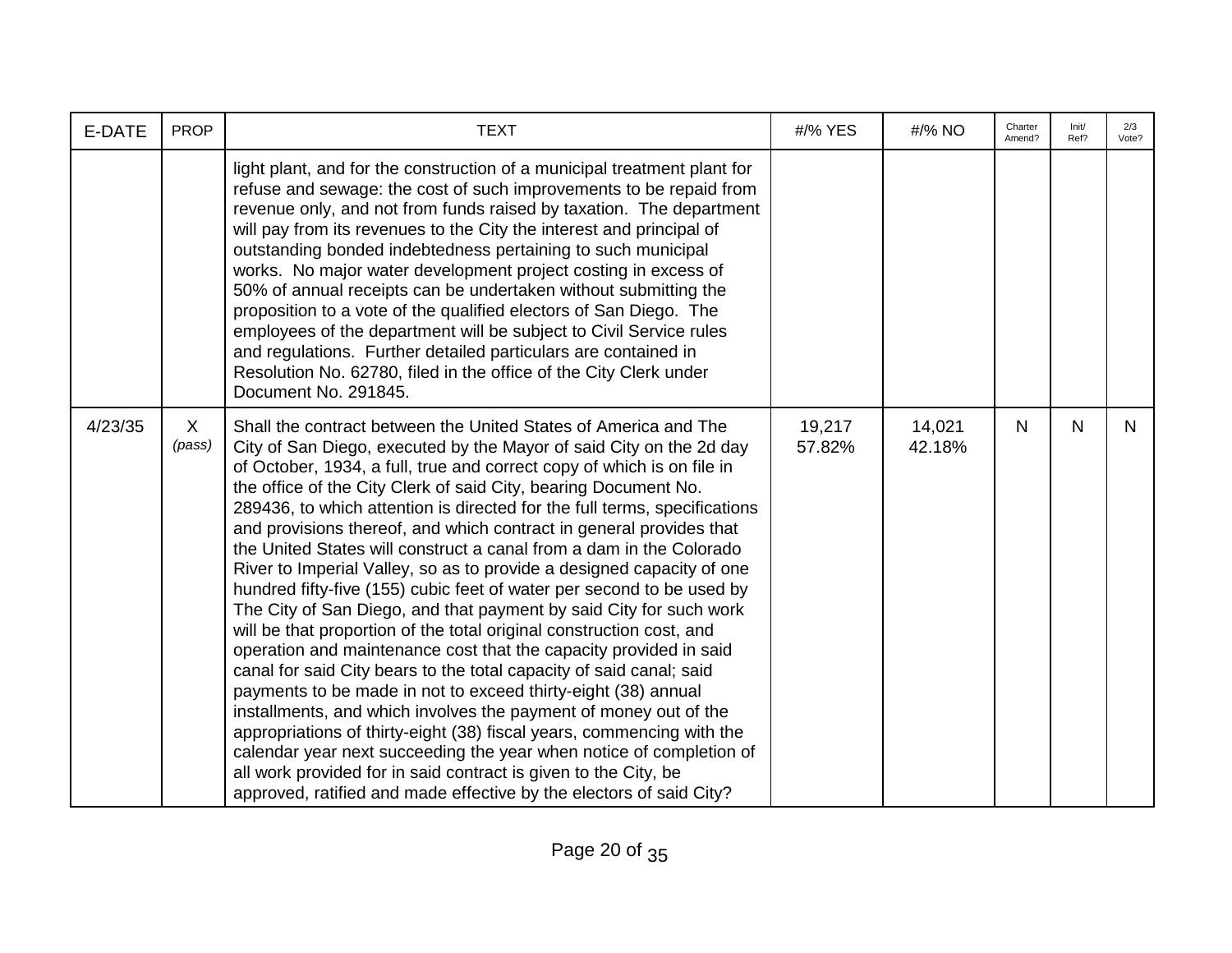| E-DATE  | <b>PROP</b>   | <b>TEXT</b>                                                                                                                                                                                                                                                                                                                                                                                                                                                                                                                                                                                                                                                                                                                                                                                                                                                                                                                                                                                                                                                                                                                                                                                                                                                                    | #/% YES         | #/% NO           | Charter<br>Amend? | Init/<br>Ref? | 2/3<br>Vote? |
|---------|---------------|--------------------------------------------------------------------------------------------------------------------------------------------------------------------------------------------------------------------------------------------------------------------------------------------------------------------------------------------------------------------------------------------------------------------------------------------------------------------------------------------------------------------------------------------------------------------------------------------------------------------------------------------------------------------------------------------------------------------------------------------------------------------------------------------------------------------------------------------------------------------------------------------------------------------------------------------------------------------------------------------------------------------------------------------------------------------------------------------------------------------------------------------------------------------------------------------------------------------------------------------------------------------------------|-----------------|------------------|-------------------|---------------|--------------|
| 4/23/35 | XI<br>(fail)  | Shall the following proposed ordinance, to-wit:<br>"ORDINANCE NO. ____________(New Series)<br>AN ORDINANCE REPEALING ORDINANCE NO. 379 (NEW<br>SERIES) OF THE ORDINANCES OF THE CITY OF SAN DIEGO.<br>BE IT ORDAINED By the People of The City of San Diego, as<br>follows:<br>Section 1. That Ordinance No. 379 (New Series) of the<br>ordinances of The City of San Diego, California, adopted and ratified<br>by the qualified electors of said The City of San Diego, at a special<br>municipal election held in said City on the 19th day of December, A.<br>D. 1933, which said ordinance provides that from and after the date<br>of the taking effect thereof each councilman of The City of San Diego<br>shall receive as compensation for his services Ten Dollars (\$10.00)<br>per meeting, and not more than Six Hundred Dollars (\$600.00) in any<br>fiscal year, be, and the same is hereby repealed.<br>Section 2. This ordinance shall become a valid and binding<br>ordinance of the City when a majority of the qualified electors voting<br>on this ordinance shall vote in favor hereof, and shall be considered<br>as adopted upon the date that the vote is canvassed and declared<br>and shall go into effect ten (10) days thereafter."<br>be adopted? | 8,928<br>26.24% | 25,091<br>73.76% | N.                | N             | N            |
| 4/23/35 | XII<br>(pass) | Shall The City of San Diego grant and convey to the United States<br>Government, for use by said Government as sites for air and sea<br>plane hangars and other Government buildings, all or any portion or<br>portions of the areas of said tidelands described in three separate<br>parcels, as follows:                                                                                                                                                                                                                                                                                                                                                                                                                                                                                                                                                                                                                                                                                                                                                                                                                                                                                                                                                                     | 25,915<br>79%   | 6,889<br>21%     | N                 | N             | N.           |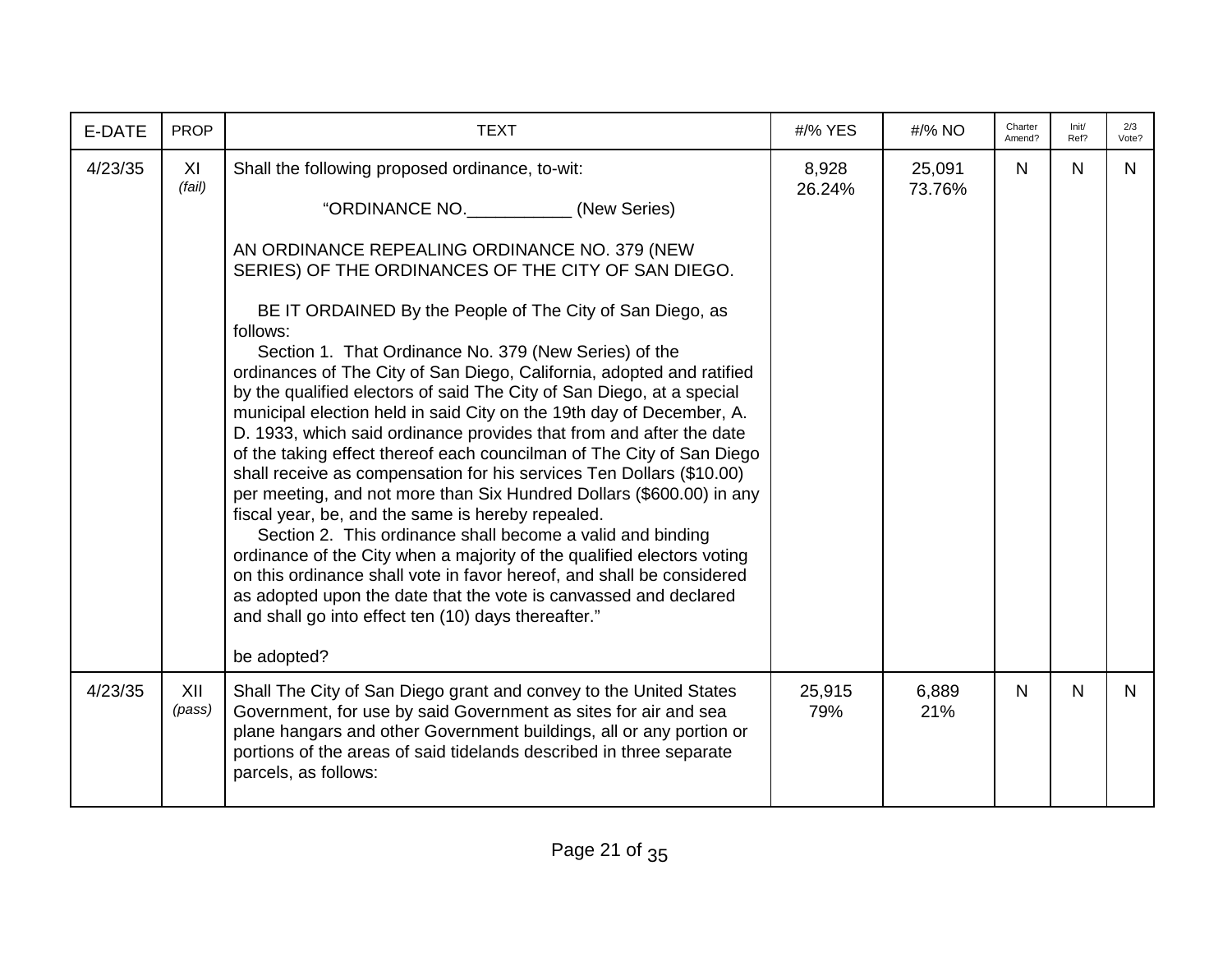| E-DATE | <b>PROP</b> | <b>TEXT</b>                                                                                                                                                                                                                                                                                                                                                                                                                                                                                                                                                                                                                                                                                                                                                                                                                                                                                                                                                                                                                                                         | #/% YES | #/% NO | Charter<br>Amend? | Init/<br>Ref? | 2/3<br>Vote? |
|--------|-------------|---------------------------------------------------------------------------------------------------------------------------------------------------------------------------------------------------------------------------------------------------------------------------------------------------------------------------------------------------------------------------------------------------------------------------------------------------------------------------------------------------------------------------------------------------------------------------------------------------------------------------------------------------------------------------------------------------------------------------------------------------------------------------------------------------------------------------------------------------------------------------------------------------------------------------------------------------------------------------------------------------------------------------------------------------------------------|---------|--------|-------------------|---------------|--------------|
|        |             | PARCEL NO. ONE.<br>Beginning at the point of intersection of the northwesterly line of<br>Maple Street with the Mean High Tide Line of the Bay of San Diego,<br>as said mean high tide line was established by that certain Superior<br>Court Action numbered 35473; thence southwesterly along the<br>southwesterly prolongation of the northwesterly line of Maple Street<br>to a point distant 200 feet southwesterly from the southwesterly line<br>of California Street; thence northwesterly on a line parallel to and<br>distant 200 feet southwesterly from the southwesterly line of<br>California Street to an intersection with the southwesterly<br>prolongation of the southeasterly line of Nutmeg Street; thence<br>northeasterly along the southwesterly prolongation of the<br>southeasterly line of Nutmeg Street to an intersection with the said<br>mean high tide line of the Bay of San Diego; thence southeasterly<br>along the said mean high tide line to the point or place of beginning,<br>containing approximately 34,900 square feet. |         |        |                   |               |              |
|        |             | PARCEL NO. TWO.<br>Beginning at the intersection of the northwesterly line of Maple Street<br>with the southwesterly line of California Street as said streets now<br>exist; thence southwesterly along the northwesterly line of Maple<br>Street and its southwesterly prolongation, a distance of 338 feet to<br>the true point or place of beginning; thence northwesterly on a line<br>parallel to and distant 338 feet southwesterly from the southwesterly<br>line of California Street, a distance of 225.10 feet to a point; thence<br>southwesterly at right angles to the last described line to a point<br>which is 483 feet southwesterly from the southwesterly line of<br>California Street; thence southeasterly on a line parallel to and<br>distant 483 feet southwesterly from the southwesterly line of<br>California Street, a distance of 300 feet to a point; thence                                                                                                                                                                          |         |        |                   |               |              |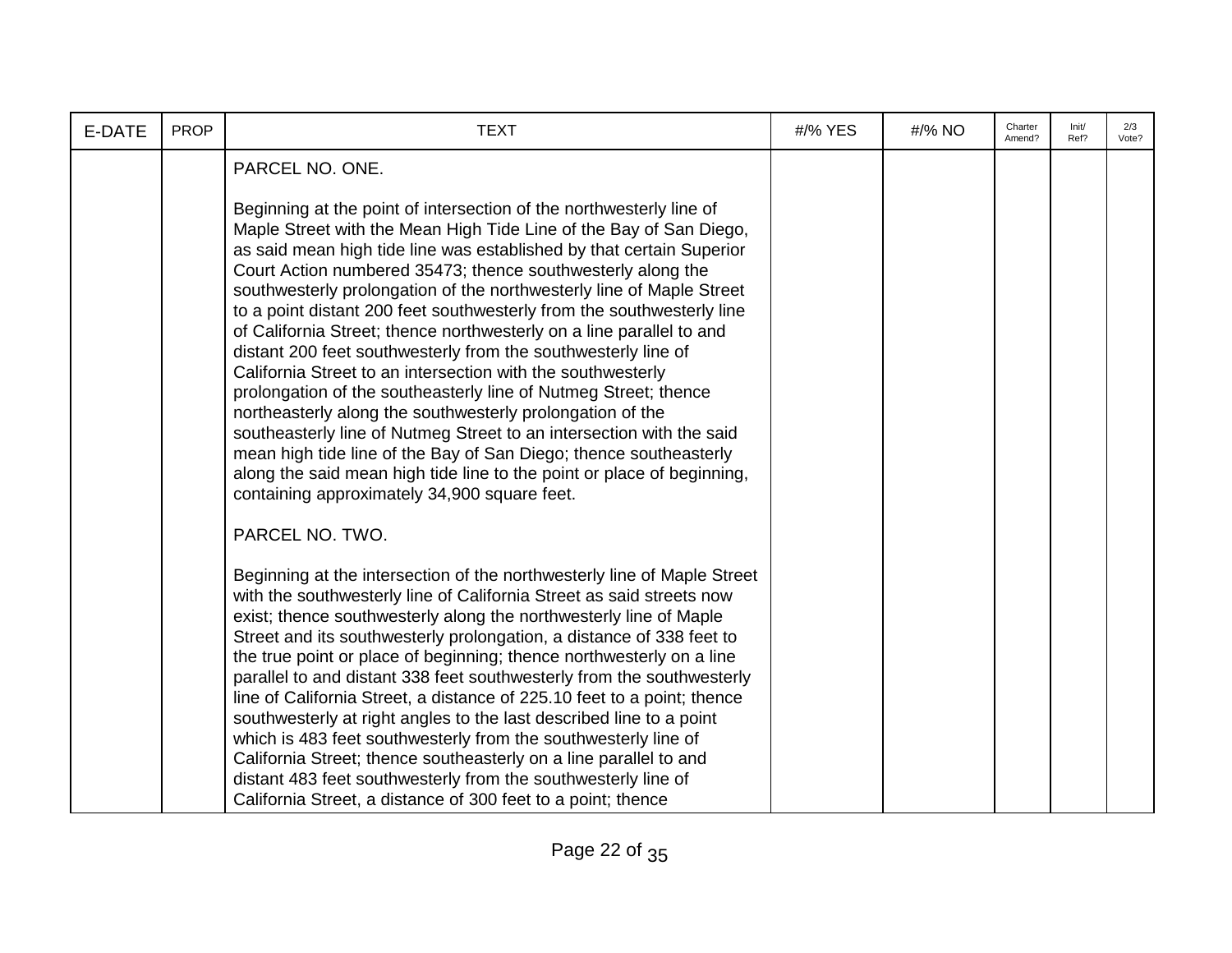| E-DATE  | <b>PROP</b>      | <b>TEXT</b>                                                                                                                                                                                                                                                                                                                                                                                                                                                                                                                                                                                                                                                                                                                                                                                                                                                                 | #/% YES          | #/% NO           | Charter<br>Amend? | Init/<br>Ref? | 2/3<br>Vote? |
|---------|------------------|-----------------------------------------------------------------------------------------------------------------------------------------------------------------------------------------------------------------------------------------------------------------------------------------------------------------------------------------------------------------------------------------------------------------------------------------------------------------------------------------------------------------------------------------------------------------------------------------------------------------------------------------------------------------------------------------------------------------------------------------------------------------------------------------------------------------------------------------------------------------------------|------------------|------------------|-------------------|---------------|--------------|
|         |                  | northeasterly at right angles to last described line to a point which is<br>338 feet southwesterly from the southwesterly line of California<br>Street; thence northwesterly on a line parallel to and distant 338 feet<br>southwesterly from the southwesterly line of California Street, a<br>distance of 74.90 feet to the true point or place of beginning,<br>containing 43,500 square feet.<br>PARCEL NO. THREE.                                                                                                                                                                                                                                                                                                                                                                                                                                                      |                  |                  |                   |               |              |
|         |                  | Beginning at the point of intersection of the southwesterly<br>prolongation of the northwesterly line of Laurel Street with the<br>combined U.S. Bulkhead and Pierhead Line of the Bay of San Diego,<br>as said combined pierhead and bulkhead line was established in<br>1928; thence northwesterly along the said combined pierhead and<br>bulkhead line a distance of 1,000 feet to a point; thence<br>southwesterly at right angles to said combined pierhead and<br>bulkhead line, a distance of 500 feet to a point; thence southeasterly<br>on a line parallel to and distant 500 feet southwesterly from the said<br>combined pierhead and bulkhead line, a distance of 1,000 feet to a<br>point; thence northeasterly at right angles to the last described line, a<br>distance of 500 feet to the point or place of beginning, containing<br>500,000 square feet. |                  |                  |                   |               |              |
| 4/23/35 | (none)<br>(fail) | Shall the City of San Diego incur a bonded indebtedness of five<br>hundred thousand dollars (\$500,000.00) for the acquisition and<br>construction of a certain municipal improvement, to-wit: The<br>acquisition of a one-half interest in a public building [the total<br>estimated cost of which is one million dollars (\$1,000,000.00)], and<br>the acquisition and construction in The City of San Diego of such<br>public building; such public building to be owned jointly by The City of<br>San Diego and the County of San Diego, and to be used for the<br>municipal purposes of said City and for County purposes?                                                                                                                                                                                                                                             | 22,777<br>56.64% | 17,439<br>43.36% | N                 | N             | Y.           |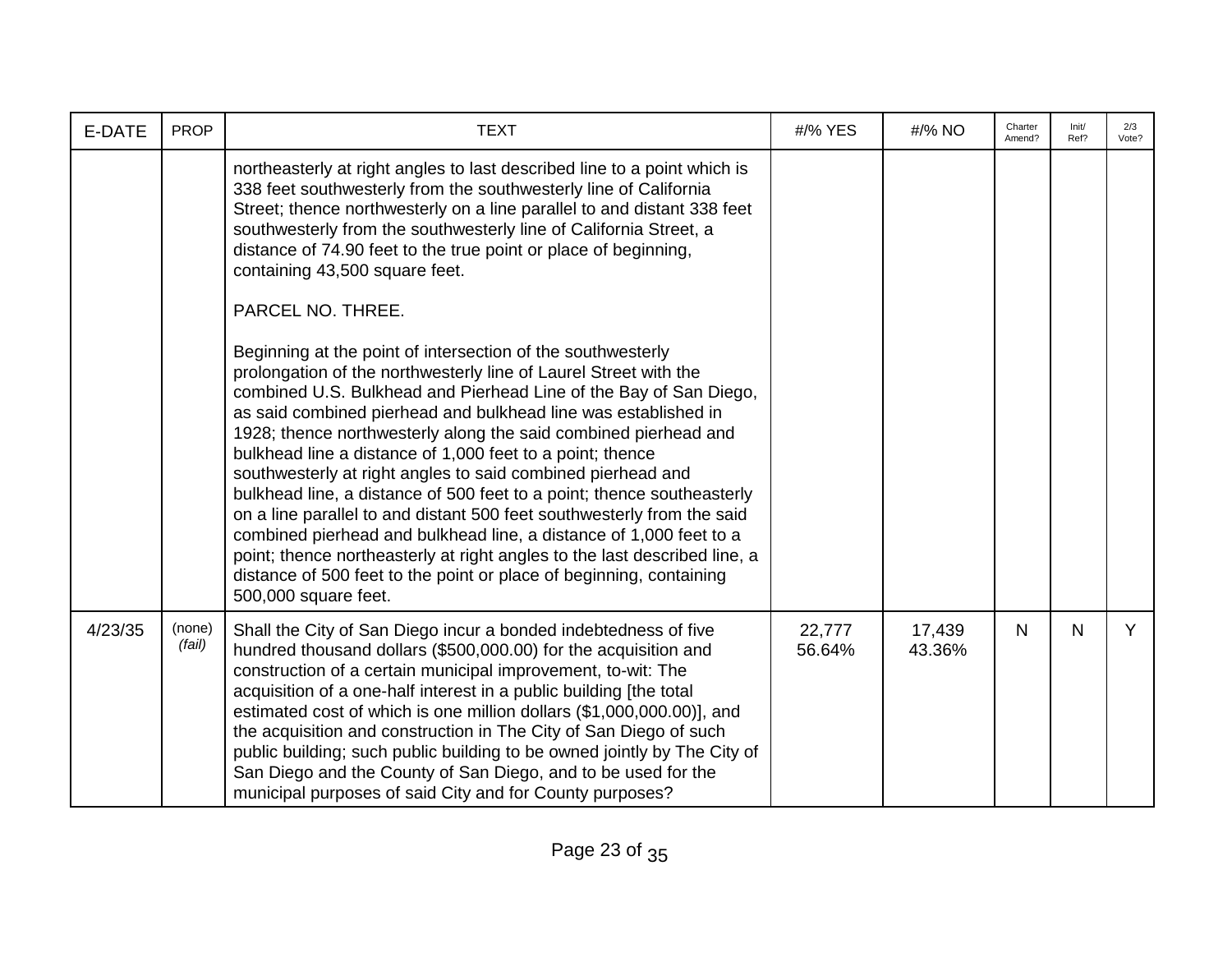| E-DATE  | <b>PROP</b>      | <b>TEXT</b>                                                                                                                                                                                                                                                                                                                                                                                                                                                                                                                                                                                                                                                                                                                                                                                                                                                                                                                                                                                                                                                                                                                                                                                                                                                                                                                                                                            | #/% YES          | #/% NO           | Charter<br>Amend? | Init/<br>Ref? | 2/3<br>Vote? |
|---------|------------------|----------------------------------------------------------------------------------------------------------------------------------------------------------------------------------------------------------------------------------------------------------------------------------------------------------------------------------------------------------------------------------------------------------------------------------------------------------------------------------------------------------------------------------------------------------------------------------------------------------------------------------------------------------------------------------------------------------------------------------------------------------------------------------------------------------------------------------------------------------------------------------------------------------------------------------------------------------------------------------------------------------------------------------------------------------------------------------------------------------------------------------------------------------------------------------------------------------------------------------------------------------------------------------------------------------------------------------------------------------------------------------------|------------------|------------------|-------------------|---------------|--------------|
| 11/6/34 | (pass)           | Amend the Charter of The City of San Diego by adding a new section<br>to Article VII thereof, to be numbered 77a, which said section shall<br>read as follows: The Council shall levy annually, in addition to all<br>other taxes provided for in this Charter, not less than two cents (\$.02)<br>on each one hundred dollars (\$100.00) of the assessed valuation of<br>the real and personal property within the city, to be used exclusively<br>for the maintenance in Balboa Park of zoological exhibits.                                                                                                                                                                                                                                                                                                                                                                                                                                                                                                                                                                                                                                                                                                                                                                                                                                                                         | 31,493<br>59.91% | 21,077<br>40.09% | Y                 | N             | N.           |
| 11/6/34 | (none)<br>(pass) | Shall the contract between the United States of America and The<br>City of San Diego, executed by the Mayor of said City on the 2d day<br>of October, 1934, a full, (true and correct copy) of which is on file in<br>the office of the City Clerk of said City bearing Document No. 289436<br>to which attention is directed for the full terms, specifications and<br>provisions thereof, and which contract in general provides that the<br>United States will construct a canal from a dam in the Colorado River<br>to Imperial Valley, so as to provide a designed capacity of one<br>hundred fifty-five (155) cubic feet of water per second to be used by<br>The City of San Diego, and that payment by said City for such work<br>will be that proportion of the total original construction cost, and<br>operation and maintenance cost that the capacity provided said canal<br>for said City bears to the total capacity of said canal; said payments<br>to be made in not to exceed thirty-eight (38) annual installments, and<br>which involves the payment of money out of the appropriations of<br>thirty-eight (38) fiscal years, commencing with the calendar year next<br>succeeding the year when notice of completion of all work provided<br>for in said contract is given to the City, be approved, ratified and<br>made effective by the electors of said City? | 32,327<br>61.87% | 19,923<br>38.13% | N                 | N             | N            |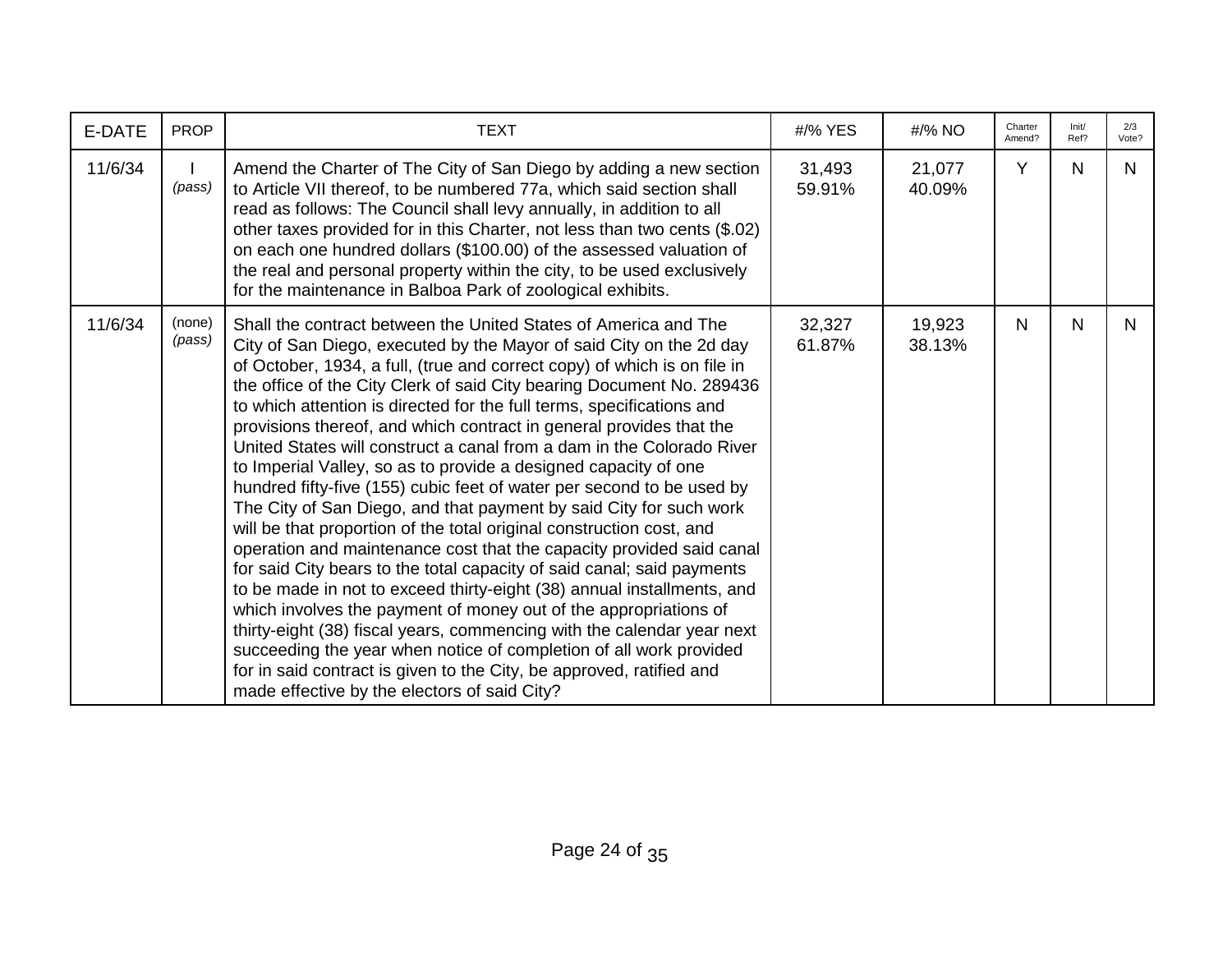| E-DATE   | <b>PROP</b>             | <b>TEXT</b>                                                                                                                                                                                                                                                                                                                                                                                                                                                                                                                                                                                                                                                                                                                                                                                                                     | #/% YES          | #/% NO           | Charter<br>Amend? | Init/<br>Ref? | 2/3<br>Vote? |
|----------|-------------------------|---------------------------------------------------------------------------------------------------------------------------------------------------------------------------------------------------------------------------------------------------------------------------------------------------------------------------------------------------------------------------------------------------------------------------------------------------------------------------------------------------------------------------------------------------------------------------------------------------------------------------------------------------------------------------------------------------------------------------------------------------------------------------------------------------------------------------------|------------------|------------------|-------------------|---------------|--------------|
| 11/6/34  | (none)<br>(fail)        | Shall The City of San Diego incur a bonded indebtedness of ninety-<br>six thousand dollars (\$96,000.00) for the reconstruction and<br>strengthening of the buttresses of the multiple-arch dam at Hodges<br>Reservoir, in the County of San Diego, by a system of reinforced<br>concrete columns, stretched and diagonal beam reinforcing, and the<br>construction of a spillway discharge apron, all as required by the<br>State Engineer of the State of California, pursuant to law?                                                                                                                                                                                                                                                                                                                                        | 29,084<br>54.7%  | 24,082<br>45.3%  | $\mathsf{N}$      | init          | Y            |
| 11/6/34  | (none)<br>(fail)        | Shall The City of San Diego incur a bonded indebtedness of three<br>hundred fifty thousand dollars (\$350,000.00) for the acquisition of<br>lands, rights of way, pipe lines and conduits, and the acquisition,<br>construction and completion of the El Capitan Reservoir road from<br>the El Capitan Damsite around the reservoir to a connection with the<br>existing road above said El Capitan Reservoir; and the acquisition,<br>construction and completion of a main pipe line from the EI Capitan<br>Dam to a connection with The City of San Diego's existing El<br>Capitan-Lakeside-University Heights Reservoir main pipe line, for the<br>purpose of developing, conserving and distributing the waters of the<br>San Diego River and its tributaries, for the use of the inhabitants of<br>The City of San Diego? | 28,365<br>53.39% | 24,759<br>46.61% | $\mathsf{N}$      | $\mathsf{N}$  | Y            |
| 12/19/33 | (pass)                  | Shall the ordinance prescribing that each Councilman of The City of<br>San Diego shall receive as compensation for his services Ten Dollars<br>(\$10.00) per meeting, and not more than Six Hundred Dollars<br>(\$600.00) in any fiscal year, be adopted?                                                                                                                                                                                                                                                                                                                                                                                                                                                                                                                                                                       | 22,215<br>81.18% | 5,149<br>18.82%  | $\mathsf{N}$      | init          | N.           |
| 12/19/33 | $\mathbf{II}$<br>(pass) | Amend Section 27, Article V, of the Charter of The City of San Diego.<br>Requires the affirmative vote of five (5) members of the Council to fill<br>any vacancy existing in the office of City Manager; requires the<br>affirmative vote of five (5) members of the Council to remove the City<br>Manager from office.                                                                                                                                                                                                                                                                                                                                                                                                                                                                                                         | 19,388<br>77.79% | 5,535<br>22.21%  | Y                 | N             | N.           |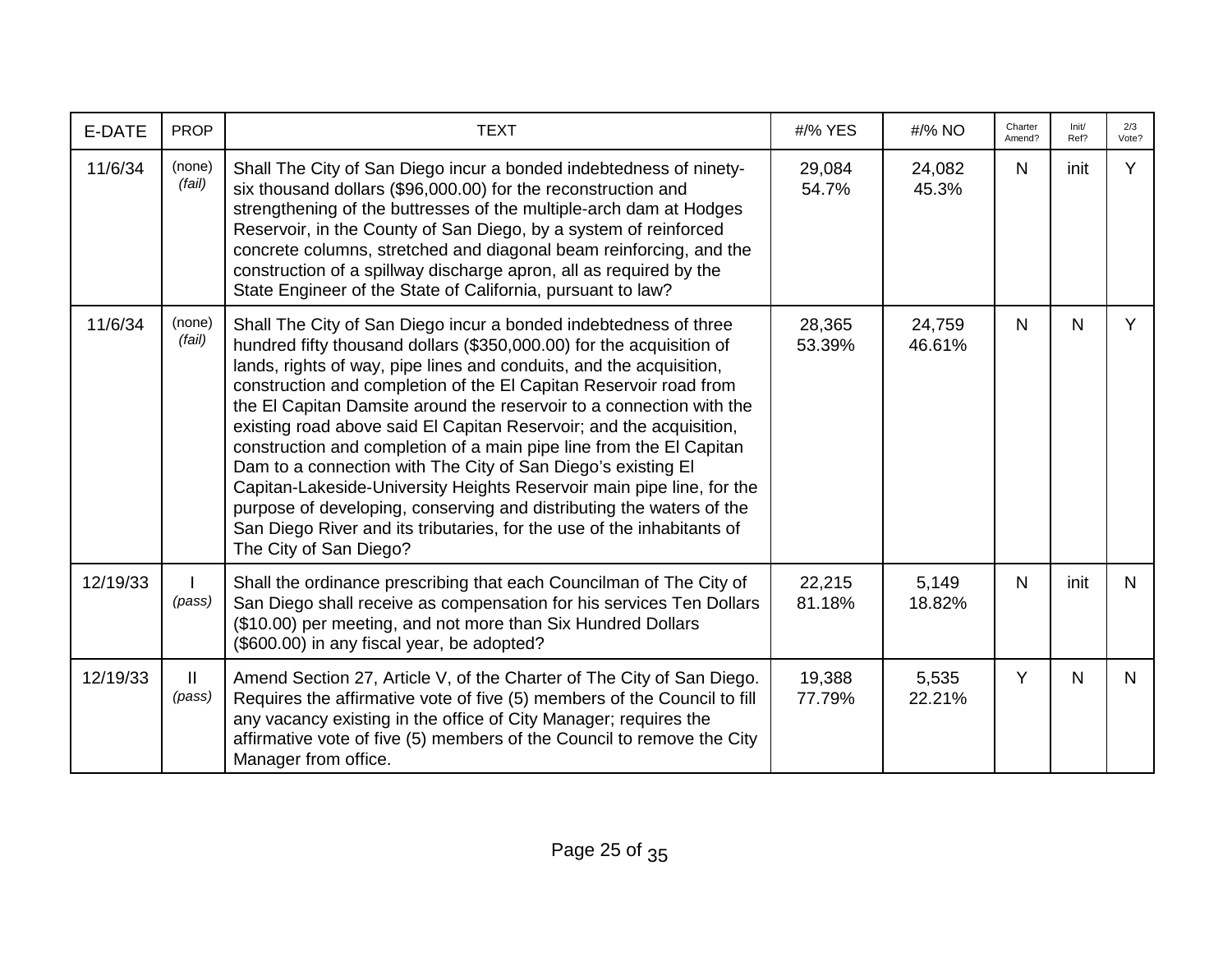| E-DATE   | <b>PROP</b>      | <b>TEXT</b>                                                                                                                                                                                                                                                                                                                                                                                                                                                                                                                                                                                                                                   | #/% YES          | #/% NO           | Charter<br>Amend? | Init/<br>Ref? | 2/3<br>Vote? |
|----------|------------------|-----------------------------------------------------------------------------------------------------------------------------------------------------------------------------------------------------------------------------------------------------------------------------------------------------------------------------------------------------------------------------------------------------------------------------------------------------------------------------------------------------------------------------------------------------------------------------------------------------------------------------------------------|------------------|------------------|-------------------|---------------|--------------|
| 12/19/33 | III<br>(fail)    | Shall a portion of Balboa Park in The City of San Diego be<br>discontinued in use as a public park, and devoted to municipal use<br>as a site for the erection and maintenance of public buildings and<br>structures for general public purposes, together with such roadways,<br>walks, paths and grounds as are properly appurtenant to such<br>buildings and structures?                                                                                                                                                                                                                                                                   | 8,537<br>33.76%  | 16,748<br>66.24% | $\mathsf{N}$      | $\mathsf{N}$  | N.           |
| 12/19/33 | IV<br>(pass)     | Shall The City of San Diego recede and transfer to the State of<br>California for use by said State as a site for a National Guard Armory<br>and other state buildings certain tidelands described as follows: All<br>that portion of Block 11, Municipal Tidelands, Subdivision Tract No.<br>1, bounded on the north by the prolongation of the south line of Ash<br>Street, on the east by Atlantic Street, on the south by A Street, and<br>on the west by Belt Street?                                                                                                                                                                    | 19,467<br>76.06% | 6,127<br>23.94%  | $\mathsf{N}$      | N             | N            |
| 12/19/33 | (none)<br>(fail) | Shall The City of San Diego incur a bonded indebtedness of three<br>hundred seventy-five thousand dollars (\$375,000.00) for the<br>acquisition and construction of a certain municipal improvement, to-<br>wit: the acquisition of a one-half interest in a public building (the total<br>estimated cost of which is one million dollars (\$1,000,000.00), and<br>the acquisition and construction in The City of San Diego of such<br>public building; such public building to be owned jointly by The City of<br>San Diego and the County of San Diego, and to be used for the<br>municipal purposes of said City and for County purposes? | 18,001<br>65.04% | 9,677<br>34.96%  | N                 | N             |              |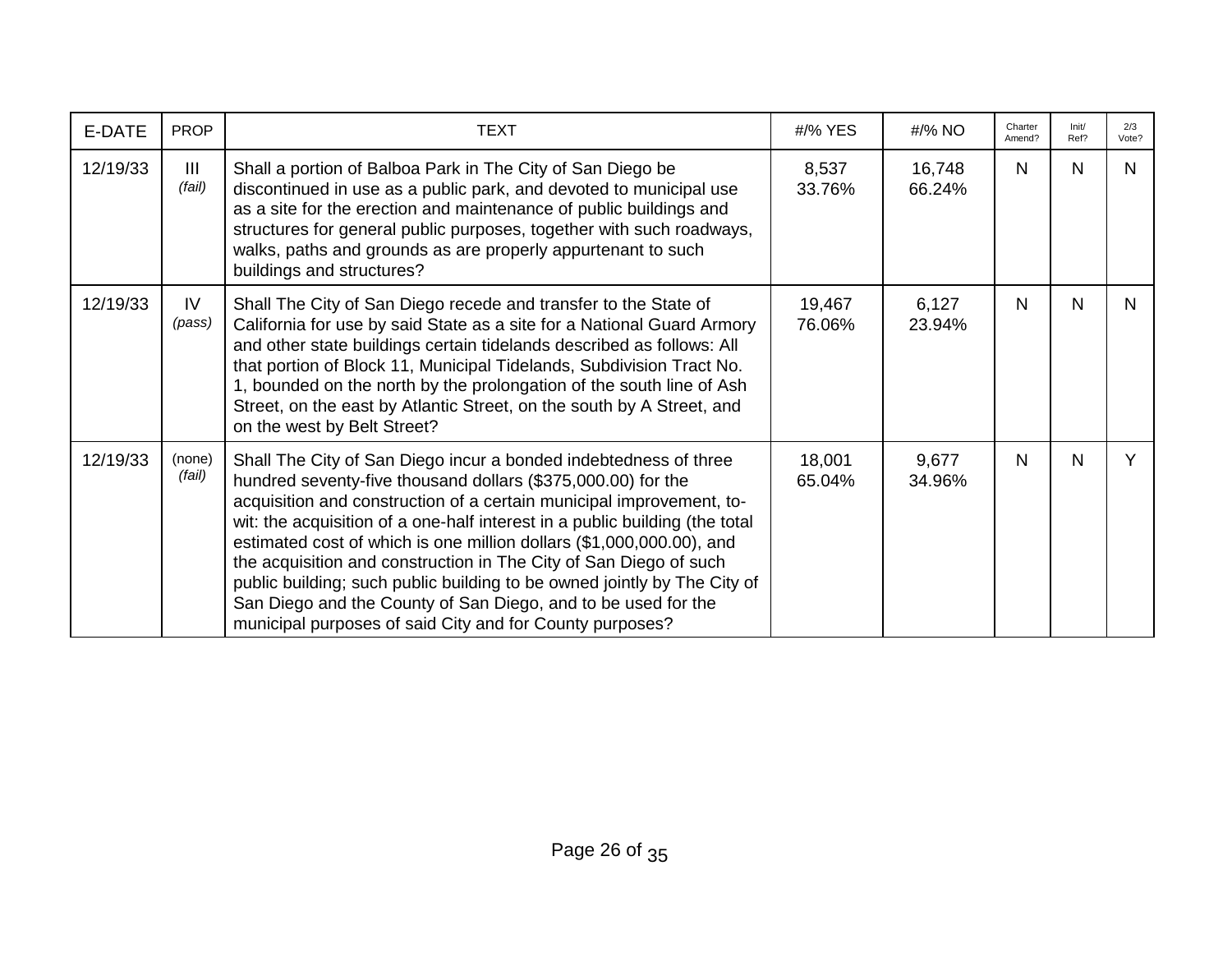| E-DATE  | <b>PROP</b>            | <b>TEXT</b>                                                                                                                                                                                                                                                                                                                                                                                                                                                                                                                                                                                                                                                                                                                                                                                                                                                                                                                                                                                                                                                                                                                                                                                                                                                                                                                                                                                                        | #/% YES          | #/% NO           | Charter<br>Amend? | Init/<br>Ref? | 2/3<br>Vote? |
|---------|------------------------|--------------------------------------------------------------------------------------------------------------------------------------------------------------------------------------------------------------------------------------------------------------------------------------------------------------------------------------------------------------------------------------------------------------------------------------------------------------------------------------------------------------------------------------------------------------------------------------------------------------------------------------------------------------------------------------------------------------------------------------------------------------------------------------------------------------------------------------------------------------------------------------------------------------------------------------------------------------------------------------------------------------------------------------------------------------------------------------------------------------------------------------------------------------------------------------------------------------------------------------------------------------------------------------------------------------------------------------------------------------------------------------------------------------------|------------------|------------------|-------------------|---------------|--------------|
| 6/27/33 | (fail)                 | Amend Section 76 of the Charter of the City of San Diego, so as to<br>read as follows:<br>"Section 76.<br>LIMIT OF TAX LEVY. The tax levy authorized by the<br>Council to meet the municipal expenses for each fiscal year shall not<br>exceed the rate of \$1.00 on each \$100.00 of assessed valuation of<br>the real and personal property within the city. No special tax shall be<br>permitted except as expressly authorized by this Charter. The<br>foregoing limitations shall not apply in the event of any great<br>necessity or emergency, in which case they may be temporarily<br>suspended, provided that no increase over said limits, except as in<br>this Charter prescribed, shall be made in any fiscal year unless<br>authorized by ordinance adopted by the vote of two-thirds of the<br>electors of this city voting on the proposition, and provided further<br>that no indebtedness shall ever be incurred by The City of San Diego<br>for public improvements which shall in the aggregate exceed twenty-<br>five per cent (25%) of the assessed value of all real and personal<br>property of such city, anything in this Charter contained to the<br>contrary notwithstanding. This limitation on the part of the City to<br>incur indebtedness shall be construed to include any indebtedness<br>which may be incurred by special taxes or by the voting of bonds by<br>the electors." | 10,839<br>30.25% | 24,997<br>69.75% | Y                 | N             | N.           |
| 6/27/33 | $\mathbf{I}$<br>(fail) | Repeal paragraph (f) of Section 54 of the Charter of The City of San<br>Diego, relating to special harbor appropriations.                                                                                                                                                                                                                                                                                                                                                                                                                                                                                                                                                                                                                                                                                                                                                                                                                                                                                                                                                                                                                                                                                                                                                                                                                                                                                          | 6,962<br>19.55%  | 28,641<br>80.45% | Y                 | $\mathsf{N}$  | N.           |
| 6/27/33 | III<br>(fail)          | Amend Section 77, of the Charter of The City of San Diego, so as to<br>read as follows:<br>SPECIAL TAX LEVY. The Council shall have the<br>"Section 77.<br>power to levy and collect taxes in addition to the taxes herein or by<br>general law authorized to be levied and collected in an amount<br>sufficient to pay the bonded indebtedness of said City."                                                                                                                                                                                                                                                                                                                                                                                                                                                                                                                                                                                                                                                                                                                                                                                                                                                                                                                                                                                                                                                     | 6,101<br>17.01%  | 29,773<br>82.99% | Y                 | $\mathsf{N}$  | N.           |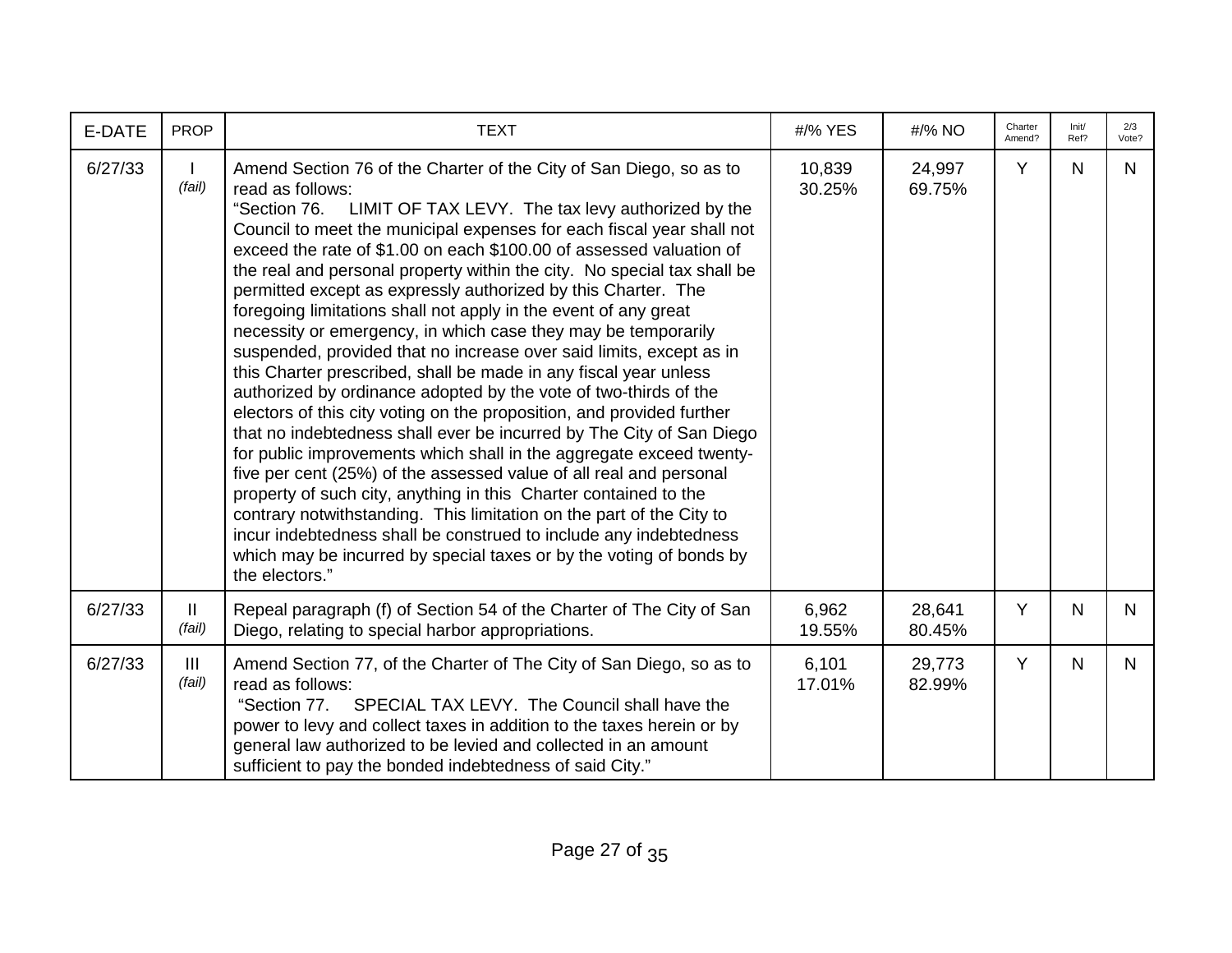| E-DATE  | <b>PROP</b>      | TEXT                                                                                                                                                                                                                                                                                                                                                                                                                                                                                                                                                                                                                                                                                                                                                                                                                                                                                                                                                                                                                       | #/% YES         | #/% NO           | Charter<br>Amend? | Init/<br>Ref? | 2/3<br>Vote? |
|---------|------------------|----------------------------------------------------------------------------------------------------------------------------------------------------------------------------------------------------------------------------------------------------------------------------------------------------------------------------------------------------------------------------------------------------------------------------------------------------------------------------------------------------------------------------------------------------------------------------------------------------------------------------------------------------------------------------------------------------------------------------------------------------------------------------------------------------------------------------------------------------------------------------------------------------------------------------------------------------------------------------------------------------------------------------|-----------------|------------------|-------------------|---------------|--------------|
| 4/25/33 | (none)<br>(fail) | Amend Section 77, Article VII, of the Charter of The City of San<br>Diego, as follows:<br>"Section 77. The Council shall have the power to levy and<br>collect taxes, in addition to the taxes herein or by general law<br>authorized to be levied and collected, in an amount sufficient to pay<br>the bonded indebtedness of said City.<br>In addition thereto the Council shall have the power to levy and<br>collect a special tax at a rate not exceeding five cents on each one<br>hundred dollars of the assessed valuation during any one fiscal year<br>for the acquisition and construction of permanent improvements, real<br>property, public buildings and structures and public offices, including<br>equipping and furnishing of same; provided, however, that said<br>amount of five cents may be increased by a vote of two-thirds of the<br>electors voting on the proposition, but not to exceed the total amount<br>of indebtedness for public improvements limited by Section 76 of this<br>article." | 5,837<br>19.02% | 24,851<br>81.98% | $\checkmark$      | N             |              |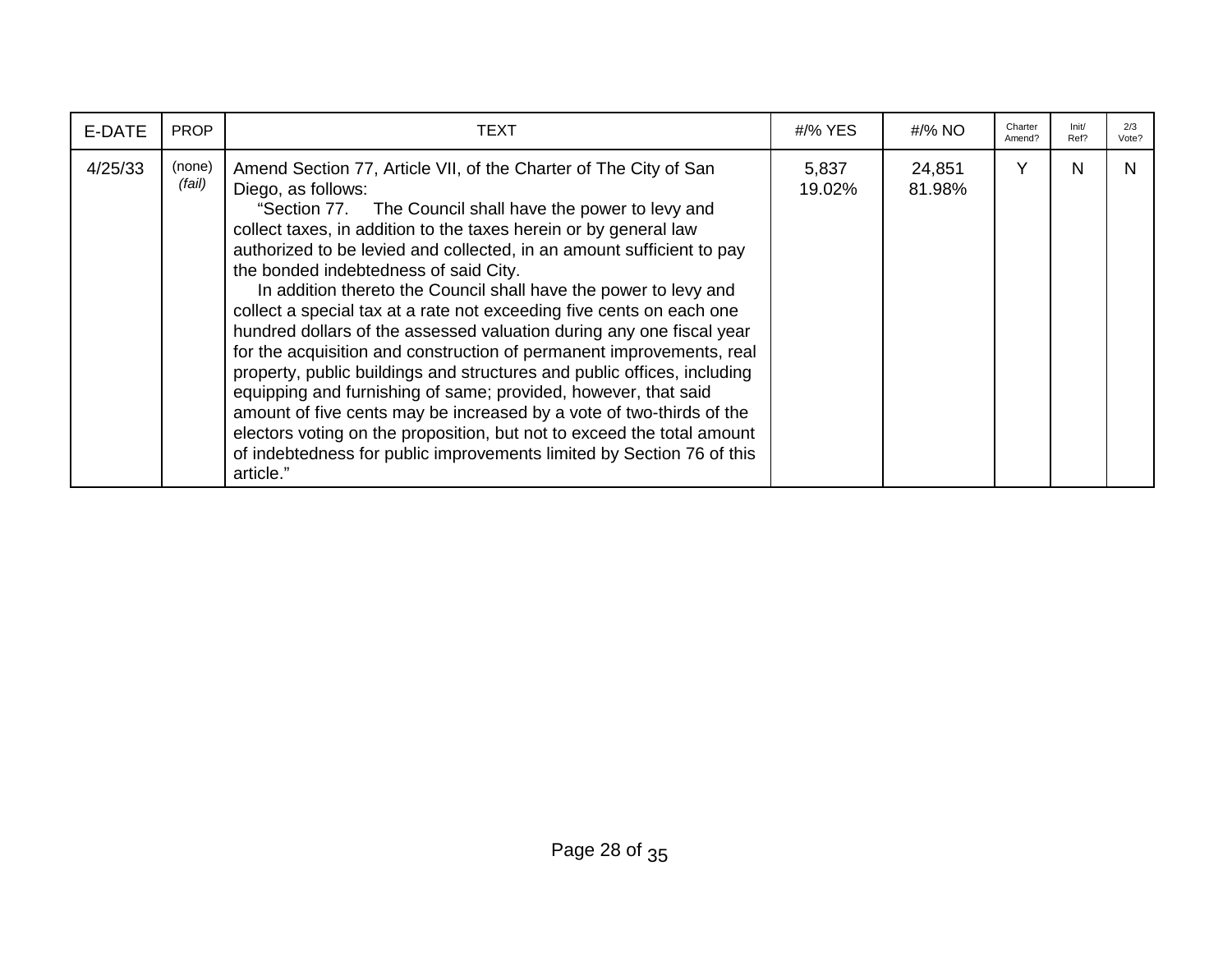| E-DATE   | <b>PROP</b> | <b>TEXT</b>                                                                                                                                                                                                                                                                                                                                                                                                                                                                                                                                                                                                                                                                                                                                                                                                                                                                                                                                                                                                                                                                                                                                                                                                                                                                                                                                                                                                                                                                                                                                                                                            | #/% YES          | #/% NO          | Charter<br>Amend? | Init/<br>Ref? | 2/3<br>Vote? |
|----------|-------------|--------------------------------------------------------------------------------------------------------------------------------------------------------------------------------------------------------------------------------------------------------------------------------------------------------------------------------------------------------------------------------------------------------------------------------------------------------------------------------------------------------------------------------------------------------------------------------------------------------------------------------------------------------------------------------------------------------------------------------------------------------------------------------------------------------------------------------------------------------------------------------------------------------------------------------------------------------------------------------------------------------------------------------------------------------------------------------------------------------------------------------------------------------------------------------------------------------------------------------------------------------------------------------------------------------------------------------------------------------------------------------------------------------------------------------------------------------------------------------------------------------------------------------------------------------------------------------------------------------|------------------|-----------------|-------------------|---------------|--------------|
| 12/15/31 | (pass)      | Shall The City of San Diego incur a bonded indebtedness of<br>\$300,000.00 for the acquisition, construction and completion by said<br>City of the following described improvements within The City of San<br>Diego, namely:<br>(1) A pedestrian tunnel under El Cajon Avenue, at 38th Street;<br>(2) A pedestrian tunnel under El Cajon Avenue, at Chamoune<br>Avenue;<br>(3) A pedestrian tunnel under Park Boulevard and under Normal<br>Street, at El Cajon Avenue;<br>(4) A pedestrian tunnel under Park Boulevard at Upas Street;<br>(5) Grading of Ninth Avenue, between Robinson Street and Upas<br>Street;<br>(6) Grading of Miramar Road across Pueblo Lots 1307 and 1308;<br>(7) Construction of recreation area and facilities in northeast<br>corner of Balboa Park, said area being bounded by Palm Street,<br>Upas Street, Alabama Street and 28th Street; including construction<br>of swimming pool, tennis courts, roque courts, baseball fields, basket<br>ball courts, shuffle board courts, horseshoe pitching lanes, field<br>house, containing rest rooms, and other facilities, and children's<br>playgrounds;<br>(8) Construction of regulation standard eighteen hole, all grass<br>golf course in Balboa Park;<br>(9) Grading of an east and west road in Balboa Park, connecting<br>Twelfth Avenue and Pershing Drive;<br>(10) Construction of baseball field and appurtenances on tide<br>lands in vicinity of the end of Beardsley Street, to be operated by<br>Playground Department;<br>(11) Construction of vehicle parking area in Balboa Park, near the<br>Alameda? | 14,398<br>68.43% | 6,642<br>31.57% | $\mathsf{N}$      | N             | Y            |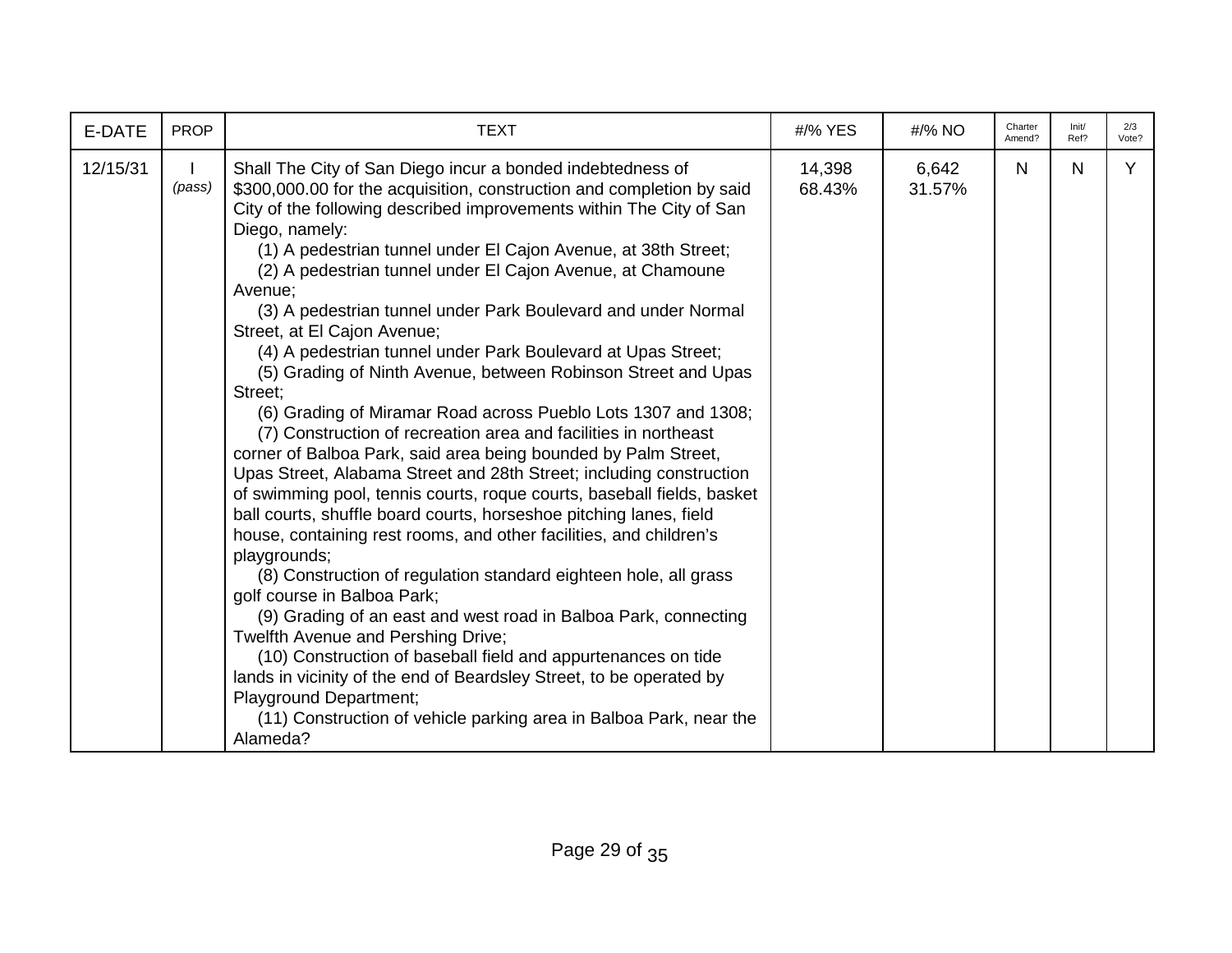| E-DATE   | <b>PROP</b>            | TEXT                                                                                                                                                                                                                                                                                                                                                                                                                                                                                                                                                                                                                                                                                                                          | #/% YES          | #/% NO          | Charter<br>Amend? | Init/<br>Ref? | 2/3<br>Vote? |
|----------|------------------------|-------------------------------------------------------------------------------------------------------------------------------------------------------------------------------------------------------------------------------------------------------------------------------------------------------------------------------------------------------------------------------------------------------------------------------------------------------------------------------------------------------------------------------------------------------------------------------------------------------------------------------------------------------------------------------------------------------------------------------|------------------|-----------------|-------------------|---------------|--------------|
| 12/15/31 | $\mathbf{H}$<br>(pass) | Shall the unexpected money raised by the sale of the Pipeline and<br>Reservoir Bonds heretofore authorized by vote of the people at an<br>election held on the 16th day of July, 1929, for the purpose of the<br>construction and enlargement of a dam and reservoir of increased<br>capacity at Chollas Heights, be expended for the purpose of<br>constructing a dam of a type to be approved by the State Engineer of<br>California, pursuant to the requirements of law, in the locality known<br>as the El Capitan Dam and Reservoir Site?                                                                                                                                                                               | 17,295<br>83.33% | 3,460<br>16.67% | N                 | N             | N            |
| 12/15/31 | III<br>(pass)          | Shall the money raised by the sale of the El Capitan Dam Bonds<br>heretofore authorized by vote of the people at an election held on the<br>18th day of November, 1924, for the purpose of constructing an<br>arched, gravity section, masonry type of dam at El Capitan Dam Site<br>No. 2, the acquiring of lands and rights of way, and the construction<br>of pipe lines and filtration plant be expended for the purpose of<br>constructing a dam of a type to be approved by the State Engineer of<br>California pursuant to the requirements of law, in the locality known<br>as the El Capitan Dam and Reservoir Site, the acquiring of lands and<br>rights of way, and the construction of pipe lines and filtration? | 17,387<br>83.87% | 3,345<br>16.13% | N                 | N             | N            |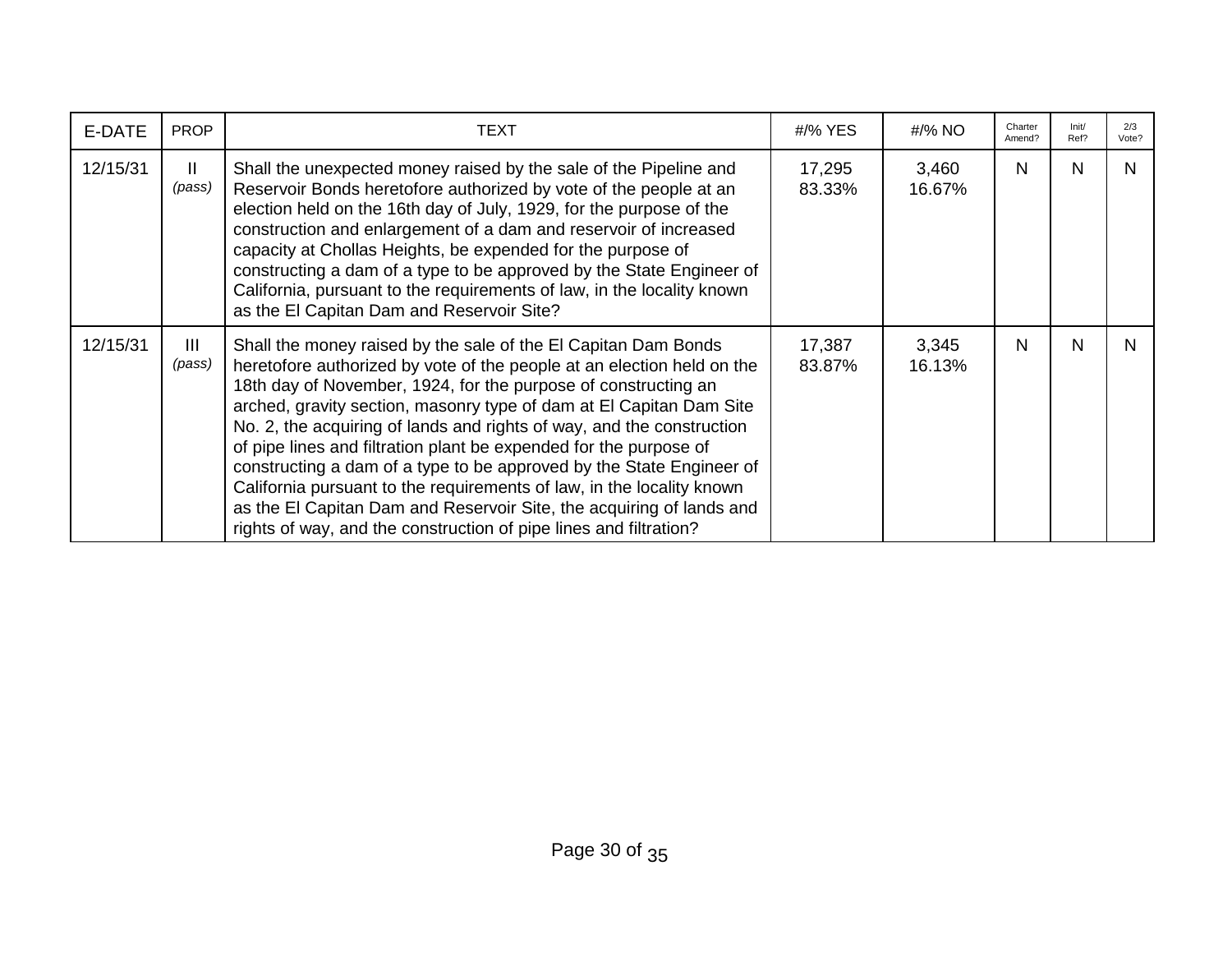| E-DATE   | <b>PROP</b>      | <b>TEXT</b>                                                                                                                                                                                                                                                                                                                                                                                                                                                                                                                                                                                                                                                                                                                                                                                                                                                                                                                                     | #/% YES          | #/% NO          | Charter<br>Amend? | Init/<br>Ref? | 2/3<br>Vote? |
|----------|------------------|-------------------------------------------------------------------------------------------------------------------------------------------------------------------------------------------------------------------------------------------------------------------------------------------------------------------------------------------------------------------------------------------------------------------------------------------------------------------------------------------------------------------------------------------------------------------------------------------------------------------------------------------------------------------------------------------------------------------------------------------------------------------------------------------------------------------------------------------------------------------------------------------------------------------------------------------------|------------------|-----------------|-------------------|---------------|--------------|
| 12/15/31 | (none)<br>(pass) | FOR THE AMENDMENT of Section 3 of Ordinance No. 8183,<br>granting to the San Diego Consolidated Gas and Electric Company<br>the right to the use, operation and possession of a franchise within<br>The City of San Diego.<br>This amendment reserves to the people of The City of San Diego<br>the right of a majority of the electors of said City voting at any<br>election to repeal, change or modify the terms of the franchise<br>heretofore granted to and held by the San Diego Consolidated Gas<br>and Electric Company, and further provides for the payment to The<br>City of San Diego of two per cent. of the gross annual receipts arising<br>from the use, operation or possession of said franchise by said<br>Company, without deduction therefrom of that portion of the gross<br>annual receipts received by said Company from the sale of electricity<br>for power purposes to the San Diego Electric Railway Company.     | 14,361<br>75.19% |                 | N                 | N             | N.           |
| 12/15/31 | (none)<br>(fail) | AGAINST THE AMENDMENT of Section 3 of Ordinance No.<br>8183, granting to the San Diego Consolidated Gas and Electric<br>Company the right to the use, operation and possession of a<br>franchise within The City of San Diego.<br>This amendment reserves to the people of The City of San Diego<br>the right of a majority of the electors of said City voting at any<br>election to repeal, change or modify the terms of the franchise<br>heretofore granted to and held by the San Diego Consolidated Gas<br>and Electric Company, and further provides for the payment to The<br>City of San Diego of two per cent. of the gross annual receipts arising<br>from the use, operation or possession of said franchise by said<br>Company, without deduction therefrom of that portion of the gross<br>annual receipts received by said Company from the sale of electricity<br>for power purposes to the San Diego Electric Railway Company. |                  | 4,738<br>24.81% | N                 | N             | N.           |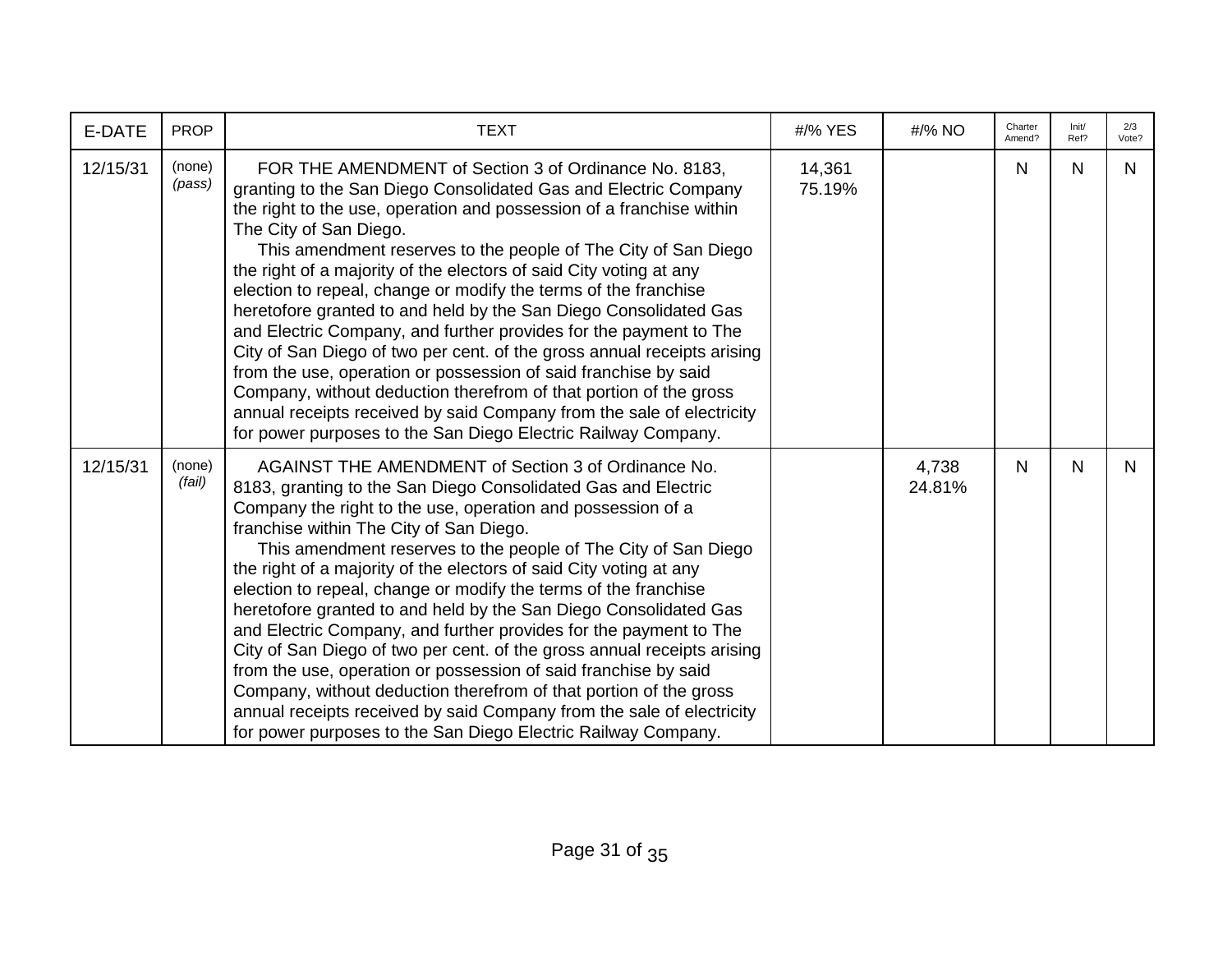| E-DATE  | <b>PROP</b>             | <b>TEXT</b>                                                                                                                                                                                                                                                                                                                                                                                                                                                                                                                                                                                                                                                                                                                                                                                                                                                                                                                                                                                                               | #/% YES          | #/% NO           | Charter<br>Amend? | Init/<br>Ref? | 2/3<br>Vote? |
|---------|-------------------------|---------------------------------------------------------------------------------------------------------------------------------------------------------------------------------------------------------------------------------------------------------------------------------------------------------------------------------------------------------------------------------------------------------------------------------------------------------------------------------------------------------------------------------------------------------------------------------------------------------------------------------------------------------------------------------------------------------------------------------------------------------------------------------------------------------------------------------------------------------------------------------------------------------------------------------------------------------------------------------------------------------------------------|------------------|------------------|-------------------|---------------|--------------|
| 8/11/31 | (fail)                  | Shall three hundred and fifty thousand dollars (\$350,000.00) of the<br>unexpended funds realized from the sale of bonds heretofore voted<br>for the acquisition and construction of the second main pipe line from<br>the Lower Otay Reservoir to the University Heights Reservoir, and<br>the construction and enlargement of Chollas Heights Dam and<br>Reservoir, and the construction and enlargement of the Morena<br>Reservoir Dam and Spillway, in the County of San Diego, be diverted<br>and expended for the construction of a diversion dam at Damsite No.<br>2 across the San Diego River, on land owned by the City of San<br>Diego adjacent to the west boundary line of the El Cajon Ranch, and<br>for the installation of a pumping plant and accessory structures in<br>connection therewith, and for moving portions of the existing thirty-six<br>inch main pipe line necessary to the construction and operation of<br>said dam, and for temporary and permanent roads necessary to said<br>project? | 10,272<br>47.95% | 11,151<br>52.05% | N.                | N             | N.           |
| 8/11/31 | $\mathbf{II}$<br>(fail) | Shall three hundred and seventy-five thousand, four hundred forty-<br>three and 88/100 dollars (\$375,443.88) of the unexpended funds<br>realized from the sale of bonds heretofore voted for the acquisition<br>and construction of the second main pipe line from the Lower Otay<br>Reservoir to the University Heights Reservoir, and the construction<br>and enlargement of Chollas Heights Dam and Reservoir, and the<br>construction and enlargement of the Morena Reservoir Dam and<br>Spillway, in the County of San Diego, be diverted and expended for<br>the acquisition of San Diego River Mission Reservoir lands in the<br>Rancho El Cajon for water development purposes?                                                                                                                                                                                                                                                                                                                                  | 10,085<br>47.51% | 11,141<br>52.49% | N                 | N             | N.           |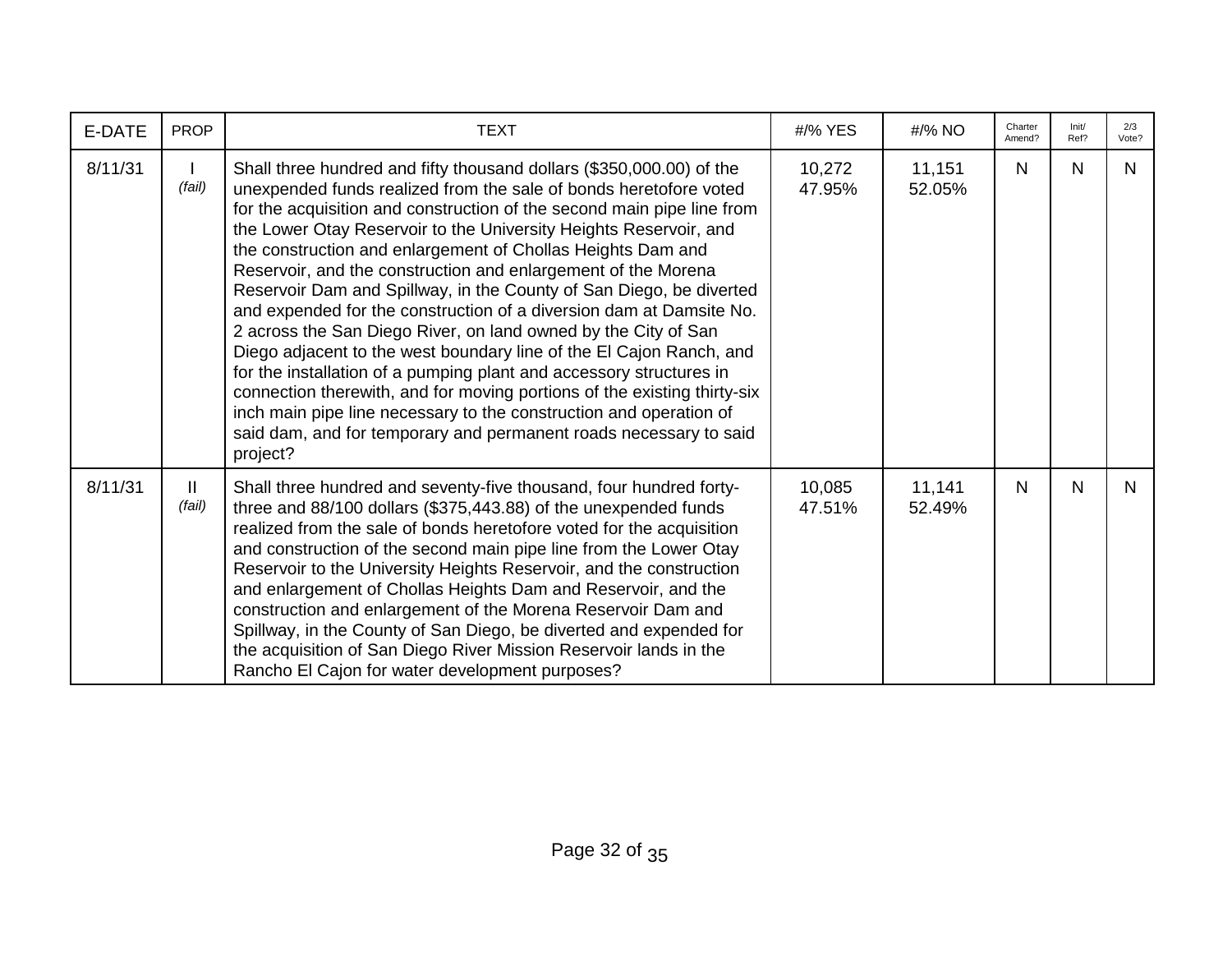| E-DATE  | <b>PROP</b>              | <b>TEXT</b>                                                                                                                                                                                                                                                                                                                                                                                                                                                                                                                                                                                                                                                                                                                                                                                                                                                                                                                                                                                                                                      | #/% YES          | #/% NO          | Charter<br>Amend? | Init/<br>Ref? | 2/3<br>Vote? |
|---------|--------------------------|--------------------------------------------------------------------------------------------------------------------------------------------------------------------------------------------------------------------------------------------------------------------------------------------------------------------------------------------------------------------------------------------------------------------------------------------------------------------------------------------------------------------------------------------------------------------------------------------------------------------------------------------------------------------------------------------------------------------------------------------------------------------------------------------------------------------------------------------------------------------------------------------------------------------------------------------------------------------------------------------------------------------------------------------------|------------------|-----------------|-------------------|---------------|--------------|
| 8/11/31 | $\mathbf{III}$<br>(pass) | Shall One Hundred sixty thousand dollars (\$160,000.00) of the<br>unexpended funds realized from the sale of bonds heretofore voted<br>for the acquisition and construction of the second main pipe line from<br>the Lower Otay Reservoir to the University Heights Reservoir, and<br>the construction and enlargement of Chollas Heights Dam and<br>Reservoir, and the construction and enlargement of the Morena<br>Reservoir Dam and Spillway, in the County of San Diego, be diverted<br>and expended for the purpose of strengthening the Hodges<br>Reservoir Dam, in compliance with the requirements of the State<br>Engineer?                                                                                                                                                                                                                                                                                                                                                                                                            | 13,492<br>63.26% | 7,837<br>36.74% | N                 | N             | N            |
| 4/7/31  | (pass)                   | Shall the Charter proposed by the Board of Freeholders, and filed in<br>the office of the City Clerk of the City of San Diego on the 9th day of<br>January, 1931, be adopted as the charter for the government of the<br>City of San Diego?                                                                                                                                                                                                                                                                                                                                                                                                                                                                                                                                                                                                                                                                                                                                                                                                      | 22,727<br>79.76% | 5,767<br>20.24% | N                 | $\mathsf{N}$  | N.           |
| 4/7/31  | Ш<br>(pass)              | "Shall Ordinance No. 5681 of the ordinances of the City of San<br>Diego, entitled, 'An Ordinance of the City of San Diego, granting a<br>franchise and privilege to Pacific Telephone and Telegraph<br>Company, to construct, maintain and operate a system of telephone<br>and telegraph wires, over, under and along all of the public streets,<br>alleys, and places in the City of San Diego,' approved July 7th, 1914,<br>be amended by adding thereto a new section to be numbered<br>Section 51/ <sub>2</sub> , which said section shall read as follows:<br>'Section 5 <sup>1</sup> / <sub>2</sub> . This franchise is granted and shall continue for the<br>term thereof only on the further condition that the Pacific Telephone<br>and Telegraph Company, or its assigns, shall not make any special<br>charge for any connection or conversation over any telephone within<br>the corporate limits of The City of San Diego against regular patrons<br>of said company who pay the regular monthly charge for telephone<br>service." | 21,709<br>83.28% | 4,358<br>16.72% | N                 | N             | N.           |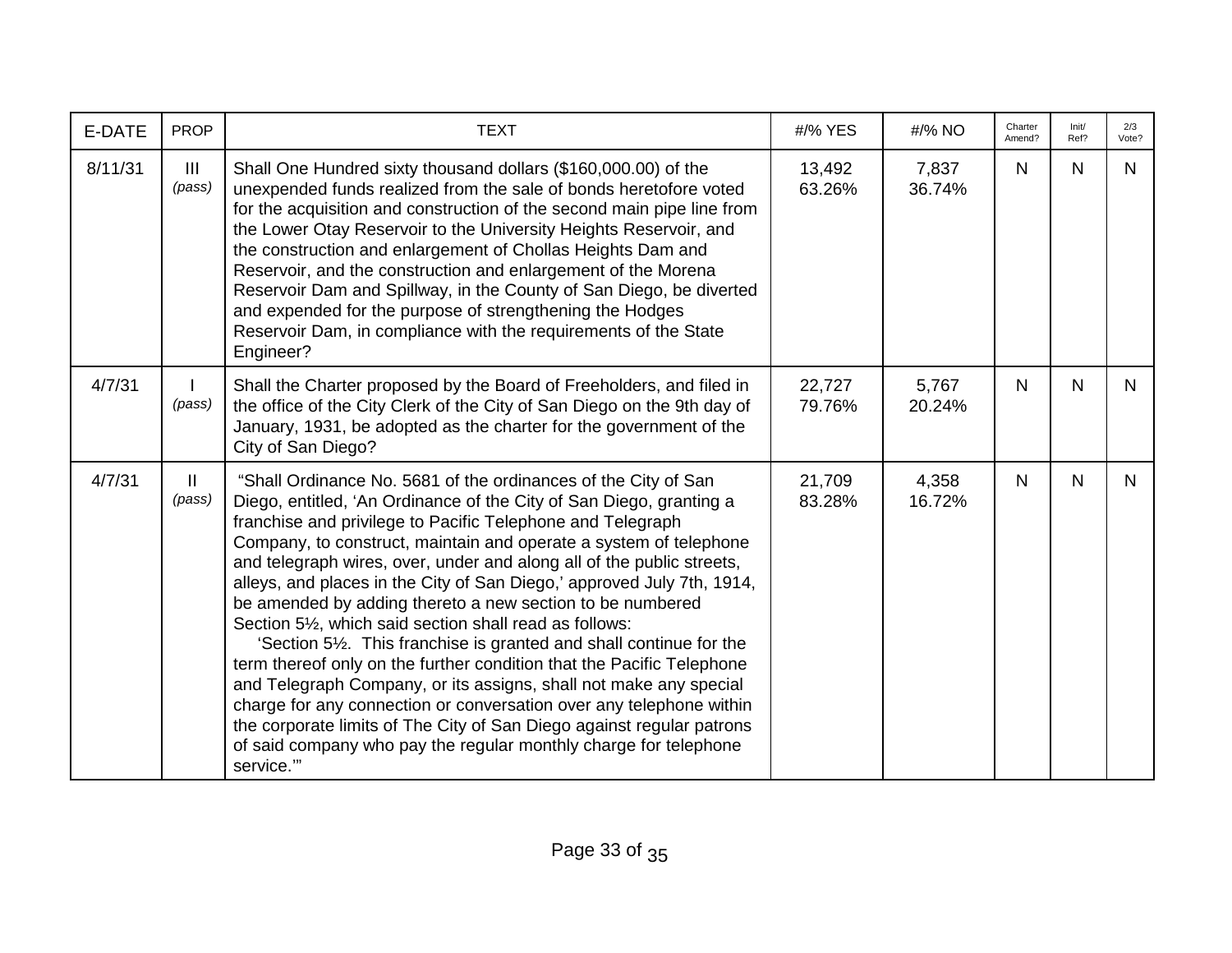| <b>E-DATE</b> | <b>PROP</b>  | <b>TEXT</b>                                                                                                                                                                                                                                                                                                                                                                                                                                                                                                                                                                                                                                                                                                                    | #/% YES          | #/% NO           | Charter<br>Amend? | Init/<br>Ref? | 2/3<br>Vote? |
|---------------|--------------|--------------------------------------------------------------------------------------------------------------------------------------------------------------------------------------------------------------------------------------------------------------------------------------------------------------------------------------------------------------------------------------------------------------------------------------------------------------------------------------------------------------------------------------------------------------------------------------------------------------------------------------------------------------------------------------------------------------------------------|------------------|------------------|-------------------|---------------|--------------|
| 3/24/31       | (pass)       | Amend Article X of the Charter of The City of San Diego, by adding a<br>new section thereto, to be known and numbered as Section 27. This<br>amendment gives the City the right to enter into a contract with the<br>United States for the perpetual furnishing of electrical energy, and for<br>the purpose of securing and furnishing electrical energy for the use of<br>said City and its inhabitants, gives the City the right to acquire and<br>operate electrical machinery and transmission lines for the<br>production, transmission and sale of electrical energy.                                                                                                                                                   | 13,721<br>78.23% | 3,819<br>22.77%  | Y                 | N             | N.           |
| 11/4/30       | (pass)       | (MUNICIPAL PARK ABANDONMENT ELECTION) Shall the City of<br>San Diego abandon and discontinue the use of a portion of Torrey<br>Pines Park as a park, and dedicate and devote the portion so<br>abandoned to the municipal use as a public street and highway?                                                                                                                                                                                                                                                                                                                                                                                                                                                                  | 29,305<br>76.93% | 8,787<br>23.07%  | N.                | N             | N.           |
| 11/4/30       | Ш.<br>(pass) | (MUNICIPAL PARK ABANDONMENT ELECTION) Shall the City of<br>San Diego abandon and discontinue the use of portions of Balboa<br>Parks as a park, and dedicate and devote the portions so abandoned<br>to the municipal use as public streets and highways?                                                                                                                                                                                                                                                                                                                                                                                                                                                                       | 22,833<br>63.98% | 12,854<br>36.02% | N.                | N             | N.           |
| 11/4/30       | (pass)       | (TIDELANDS GRANT ELECTION) Shall the City of San Diego grant<br>to the United States of America certain tide lands on the north side of<br>San Diego Bay between the bulkhead line as established by the<br>United States War Department in February, 1912, and the pierhead<br>line, as the same has been or may hereafter be established by the<br>United States, and between the prolongation of the northwesterly line<br>of Bean Street and the prolongation of the northeasterly line of Lowell<br>Street, in exchange for certain portions of the tide lands now<br>occupied by the Marine Corps Base, lying between the easterly<br>boundary thereof and the prolongation of the northwesterly line of<br>Bean Street? | 30,237<br>81.12% | 7,036<br>18.88%  | N.                | N             | N            |